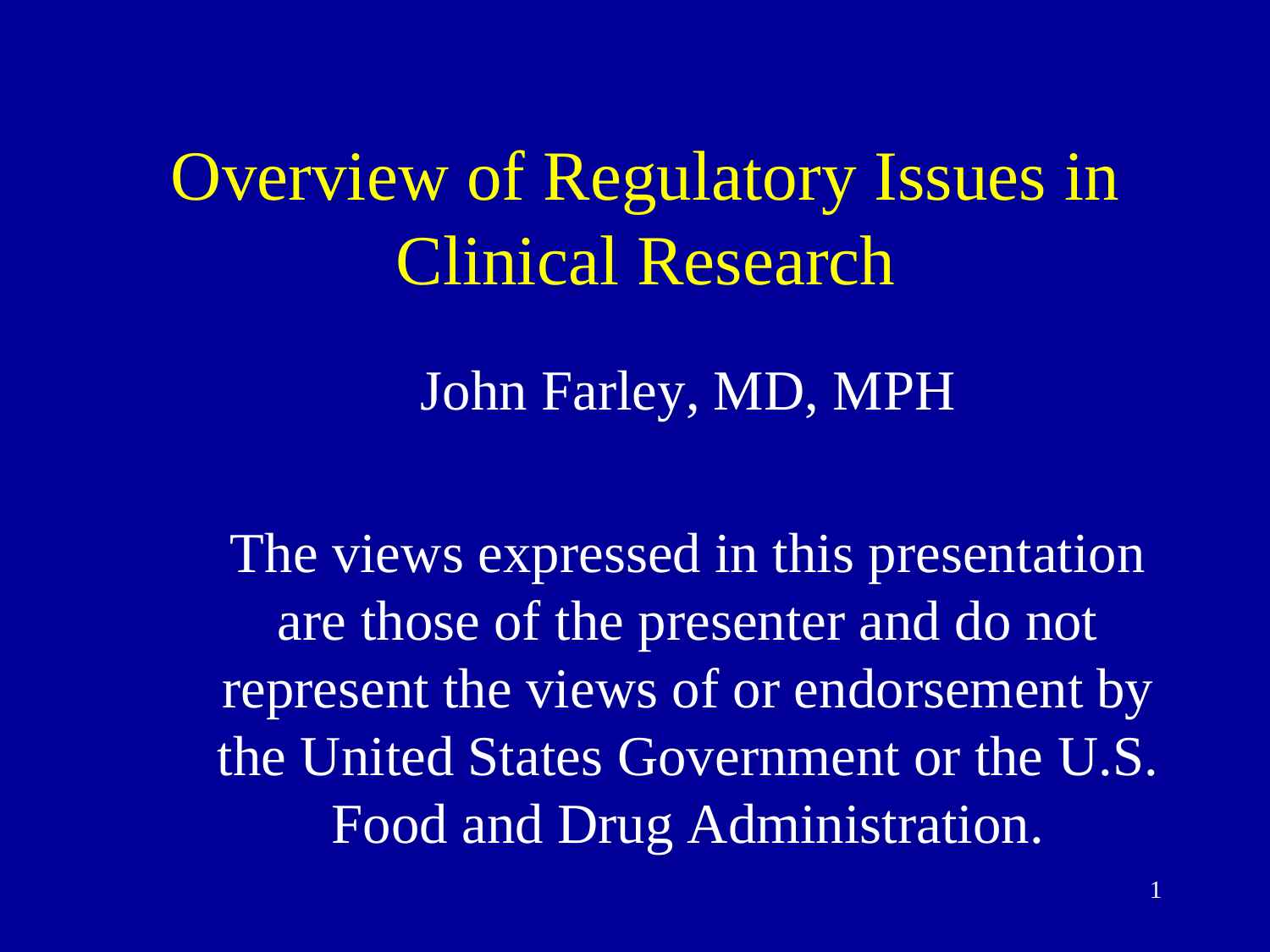### **What do the initials CFR mean? If a green to inform any patients, or**



I agree to inform any patients, or any persons used as controls, that the drugs are being used for investigational purposes and I will **ensure that the requirements relating** to obtaining informed consent in 21 CFR Part 50 and institutional review board (IRB) review and approval in 21 CFR Part 56 are met.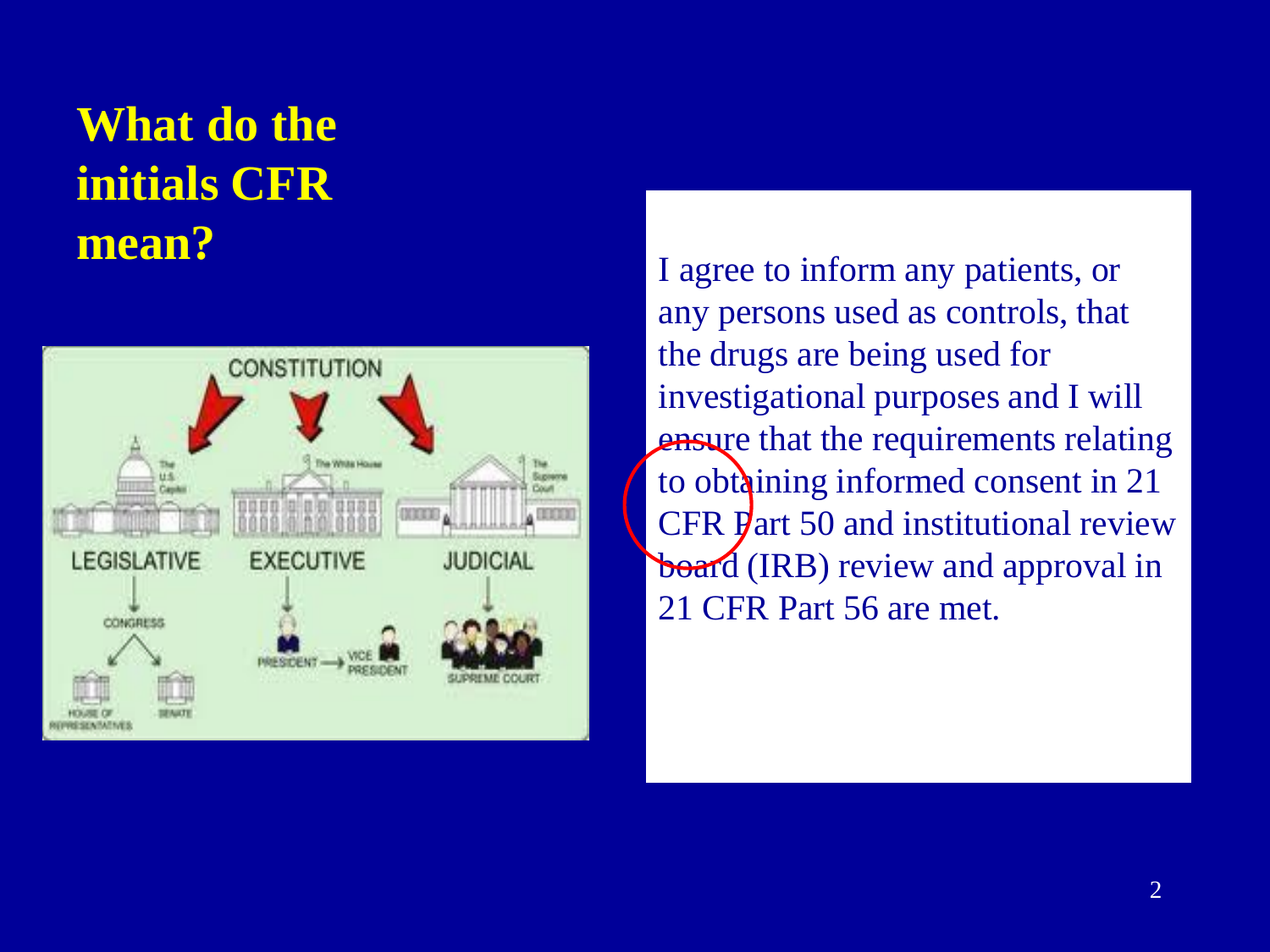## Laws vs. Regulations in the United States

- Laws are passed by Congress.
- Related laws are grouped together and organized in the United States Code (USC)
- Regulations are written by U.S. government agencies and address how laws will be enforced/implemented. Regulations are printed in the Code of Federal Regulations (CFR)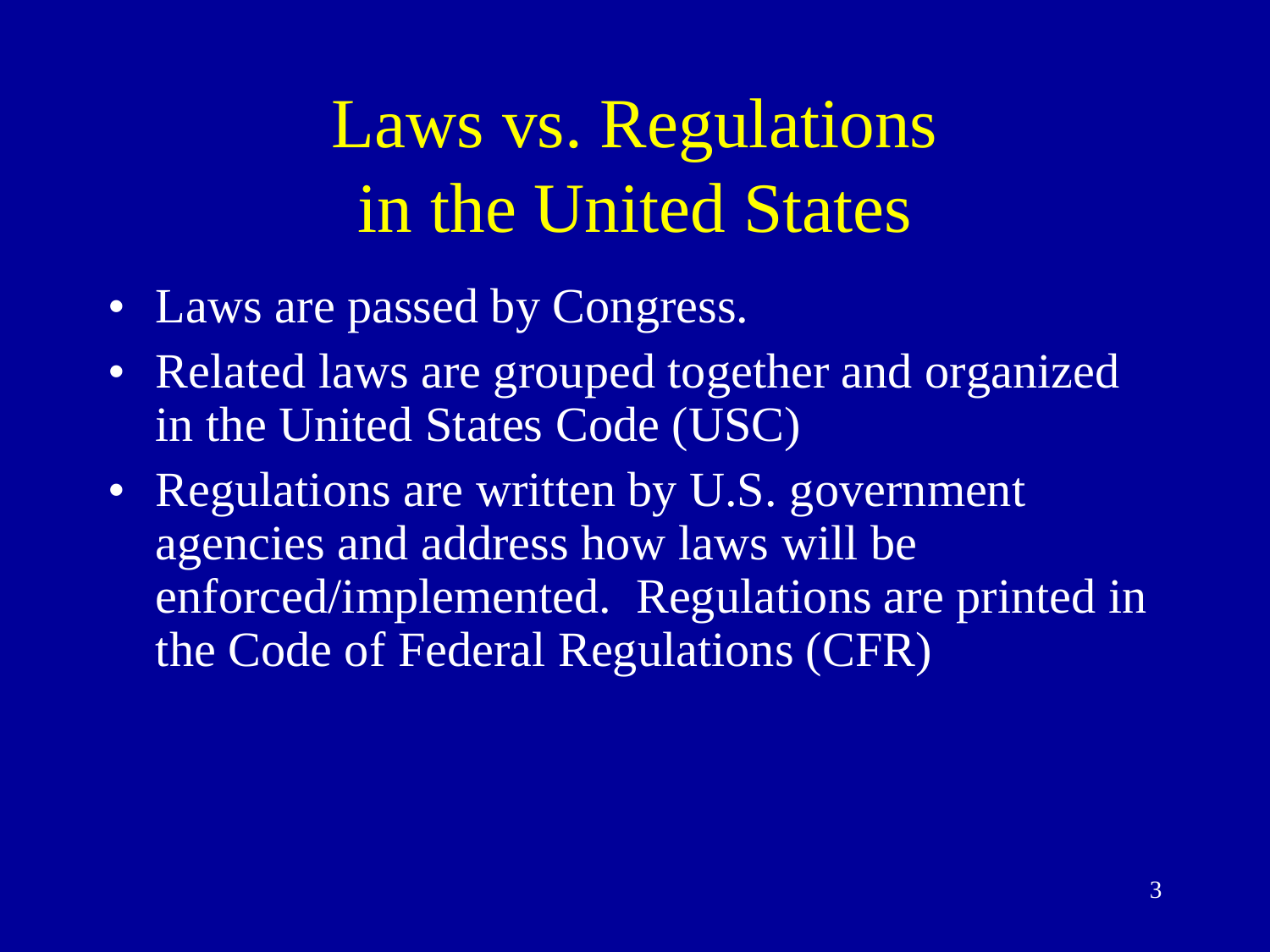## Laws and Regulations in the United States

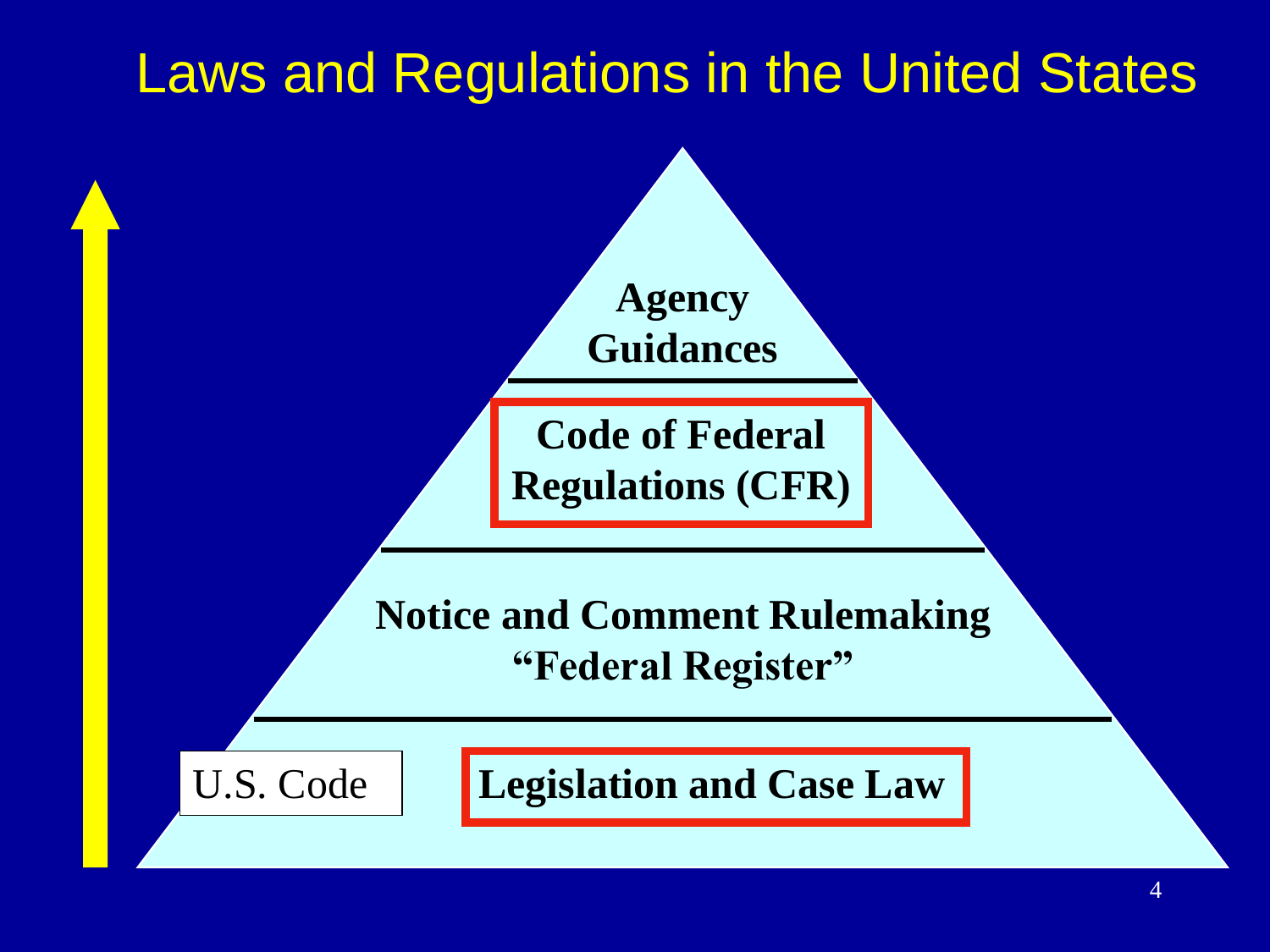**1970: Criticism of Hepatitis A Experiments Conducted at the Willowbrook State School**



From 1963 through 1966, studies were carried out at a New York State institution for "mentally defective persons." These studies were designed to gain an understanding of the natural history of Hepatitis A and subsequently to test the effects of gamma globulin in preventing or ameliorating the disease. Some subjects, all children, were deliberately fed live virus, then received gamma globulin.

Criticisms: Feeding live virus to mentally disabled children (respect for persons), children before adults, inadequate consent of parents, coercion of parents, duty to improve care setting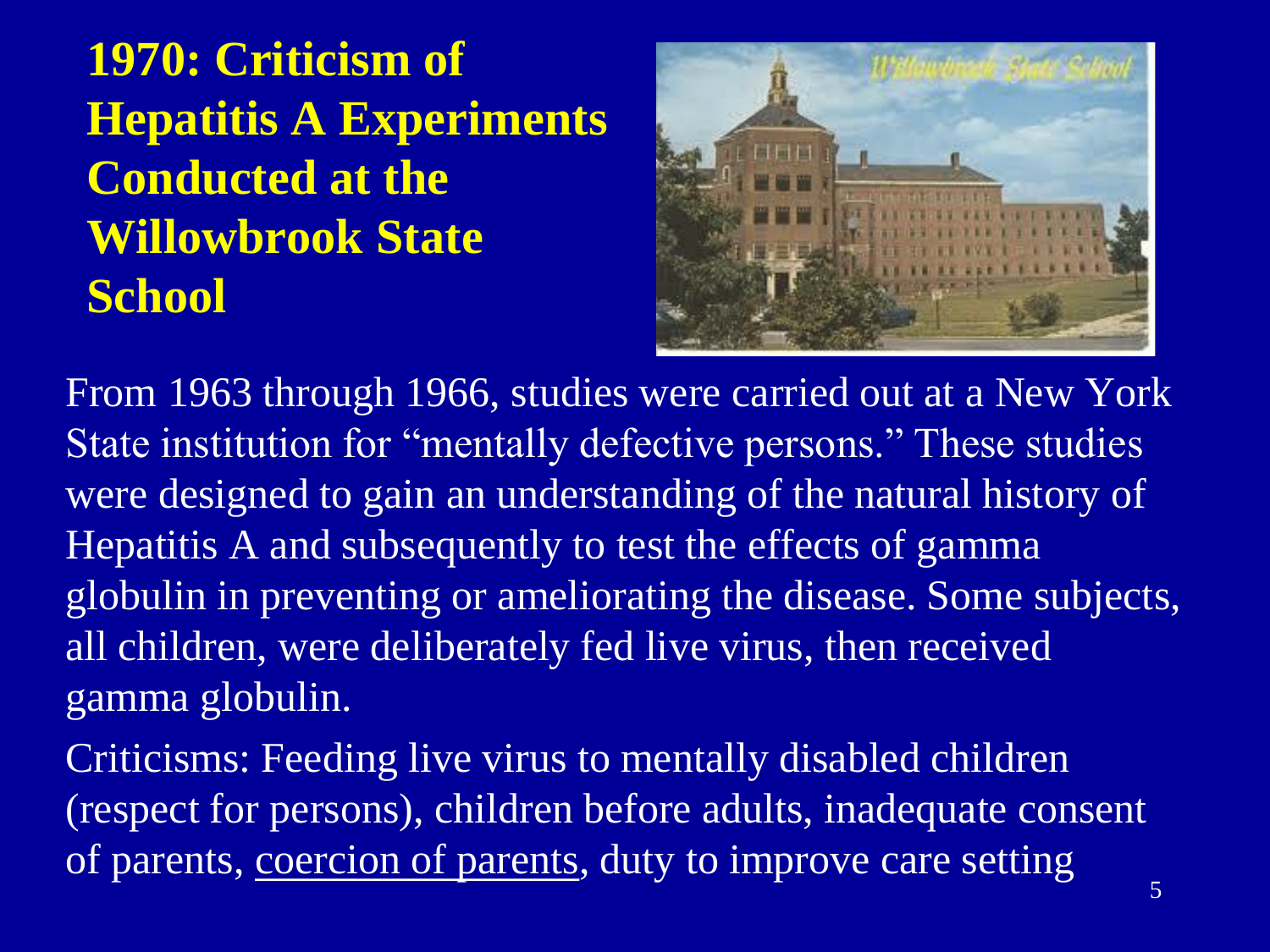### **1972: Tuskegee Study Revelation in the U.S.**

Since the 1930s, approximately four hundred black men in Tuskegee, Alabama, had been involved, without their knowledge, in a lengthy study of the natural history of syphilis. These men were systematically denied penicillin even after its introduction as the standard treatment for the disease.

28 men died of syphilis, 100 men died from related complications, at least 40 wives were infected, 19 children born with congenital syphilis.



**DEADLY DECEPTION** 



Syphilis Victims in U.S. Study Went Untreated for 40 Years

> By JEAN HELLER The Associated Pensa

WASHINGTON, July 25-Fee) 40 years the United States Public Health Service has conducted a study in which human beings with syphilis, who were induced to serve as guinea pigs, have gone without medical treatment for the disease and a fow have died of its late offects, even though an effective therapy was eventually discovered.

The study was conducted to determine from autonsies what the disease does to the human! body. Officials of the health serv-

ice who initiated the experiment have long since retired. Current officials, who say they

have seelous doubts about the morality of the study, also say that it is too late to treat the any serviving syphilis in participants.

Doctors in the service say they are now rendering whatever other medical services they can give to the survivors while the study of the disease's effects continues.

Dr. Merlin K. DuVal, Assistant Secretary of Health, Education and Welfare for Health Scientific Affairs, exand: prested shock on learning of the study. He said that he was making an immediate investigation.

The experiment, called the Taskegee Study, began in 1932 with about 600 black men.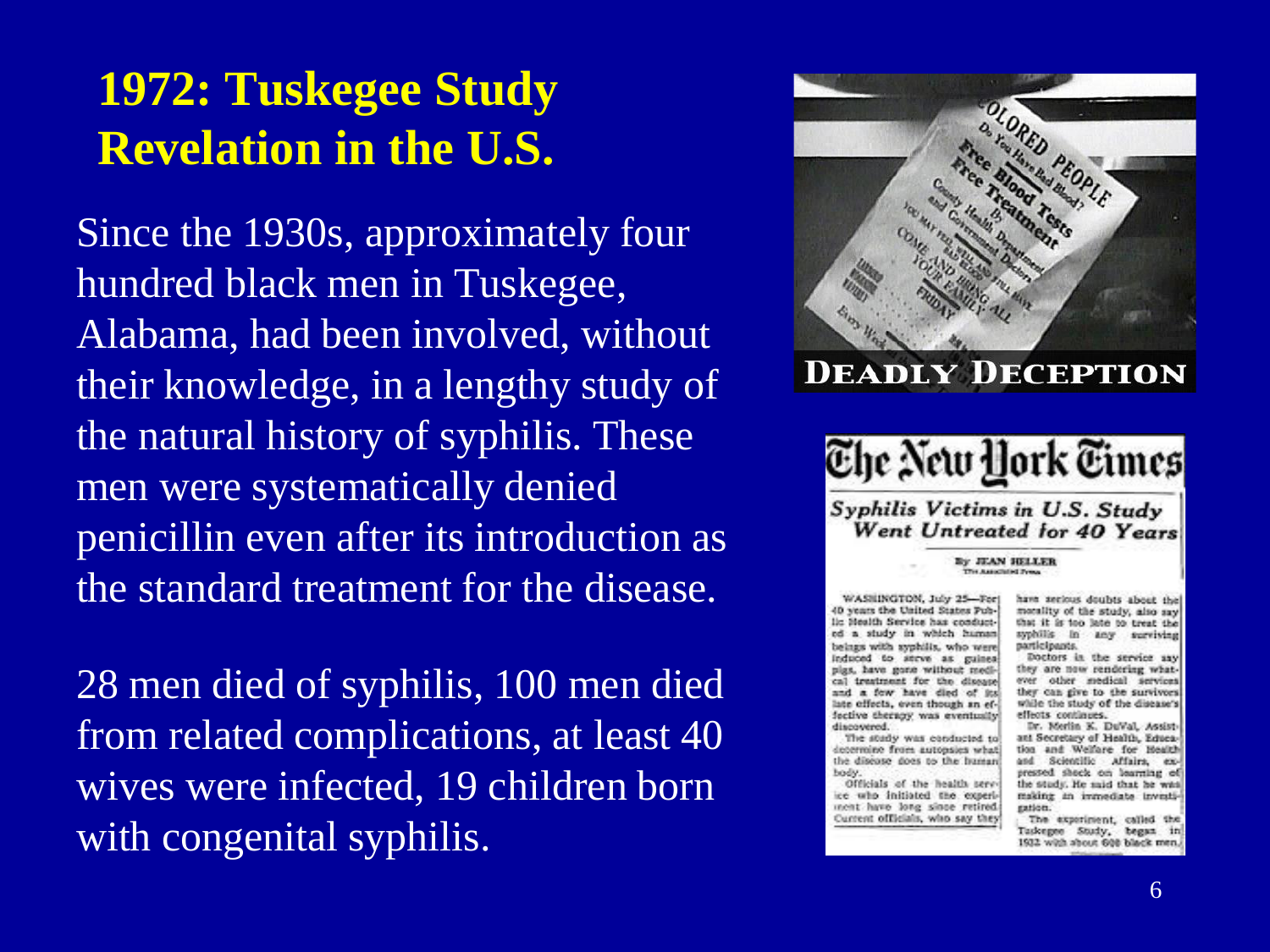## 1974: National Research Act

- Established the modern IRB system
- Established the National Commission for the Protection of Human Subjects of Biomedical and Behavioral Research
	- Belmont Report published 1979

#### **The Belmont Report**

**Ethical Principles and Guidelines for the Protection of Human Subjects of Research** 

The National Commission for the Protection of Human Subjects of Biomedical and **Behavioral Research** 

April 18, 1979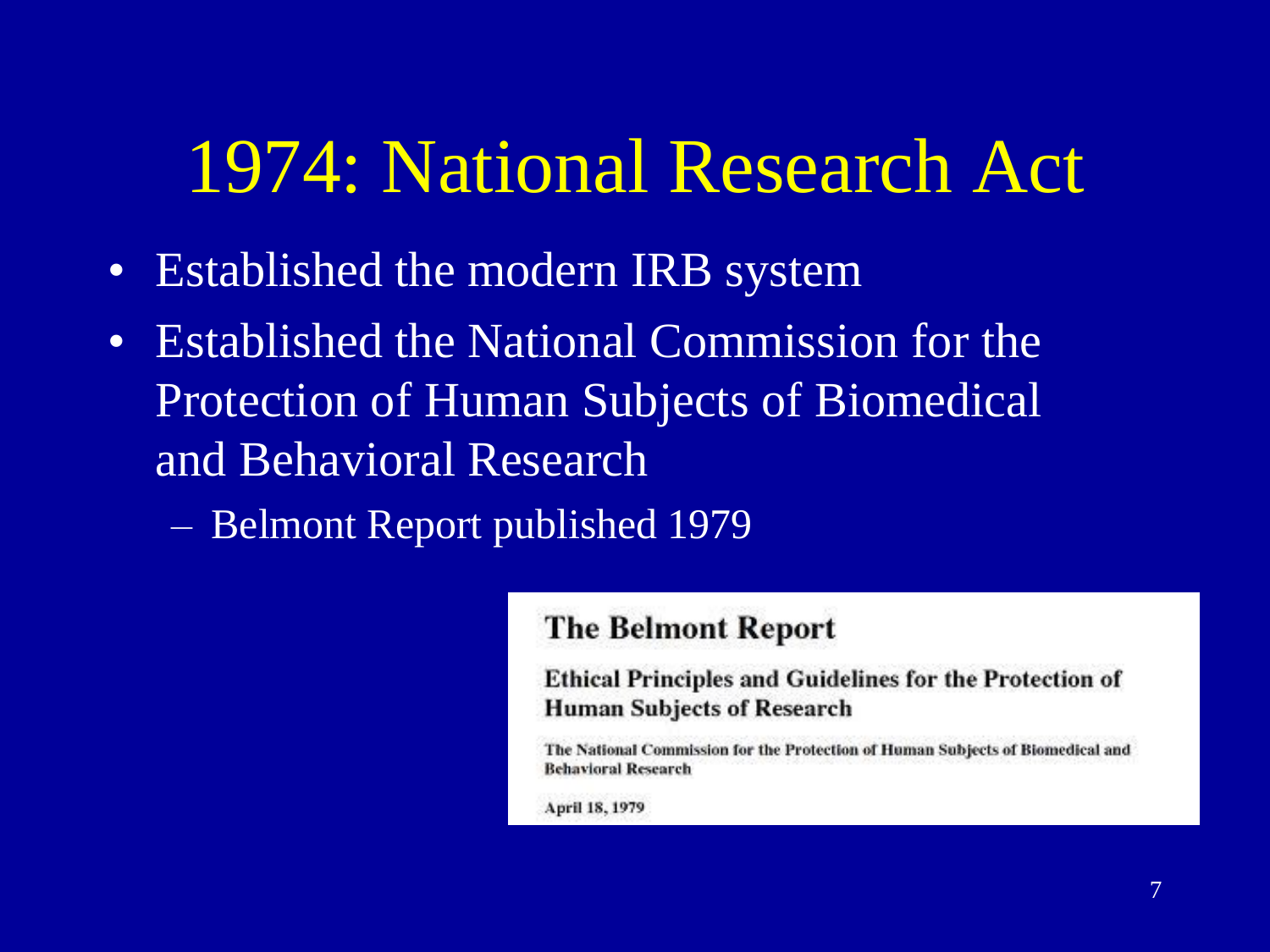**This former estate / former conference center is located in Elkridge MD. Why is it important in the history of clinical research?**

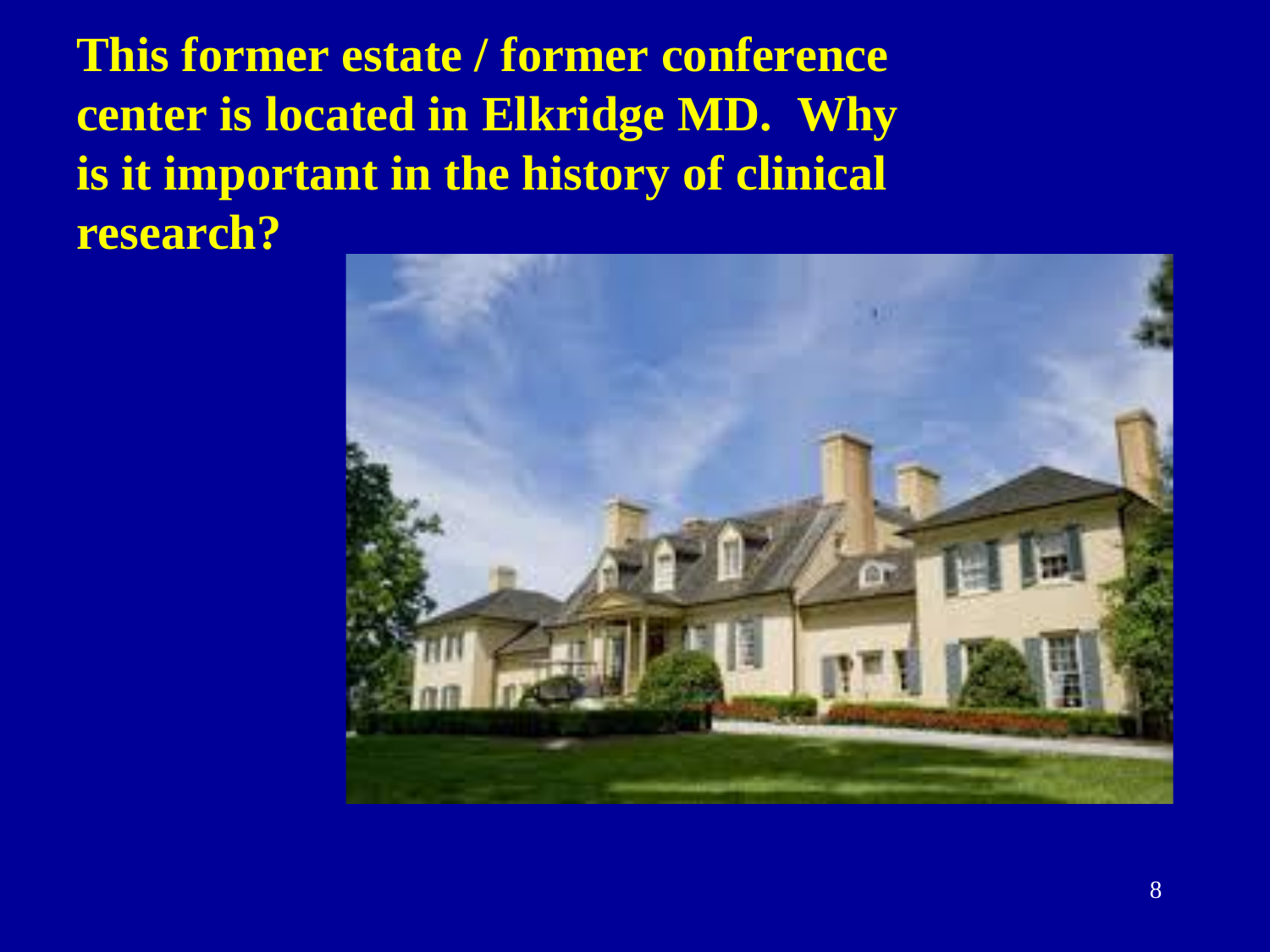## The Belmont Report

Part B: Basic Ethical Principles:

- **1. Respect for Persons**: acknowledges the dignity and autonomy of individuals
- **2. Beneficence:** protect individuals by maximizing potential benefits and minimizing harm
- **3. Justice:** subjects should be carefully and equitably chosen so that one class of individuals is not systematically selected or excluded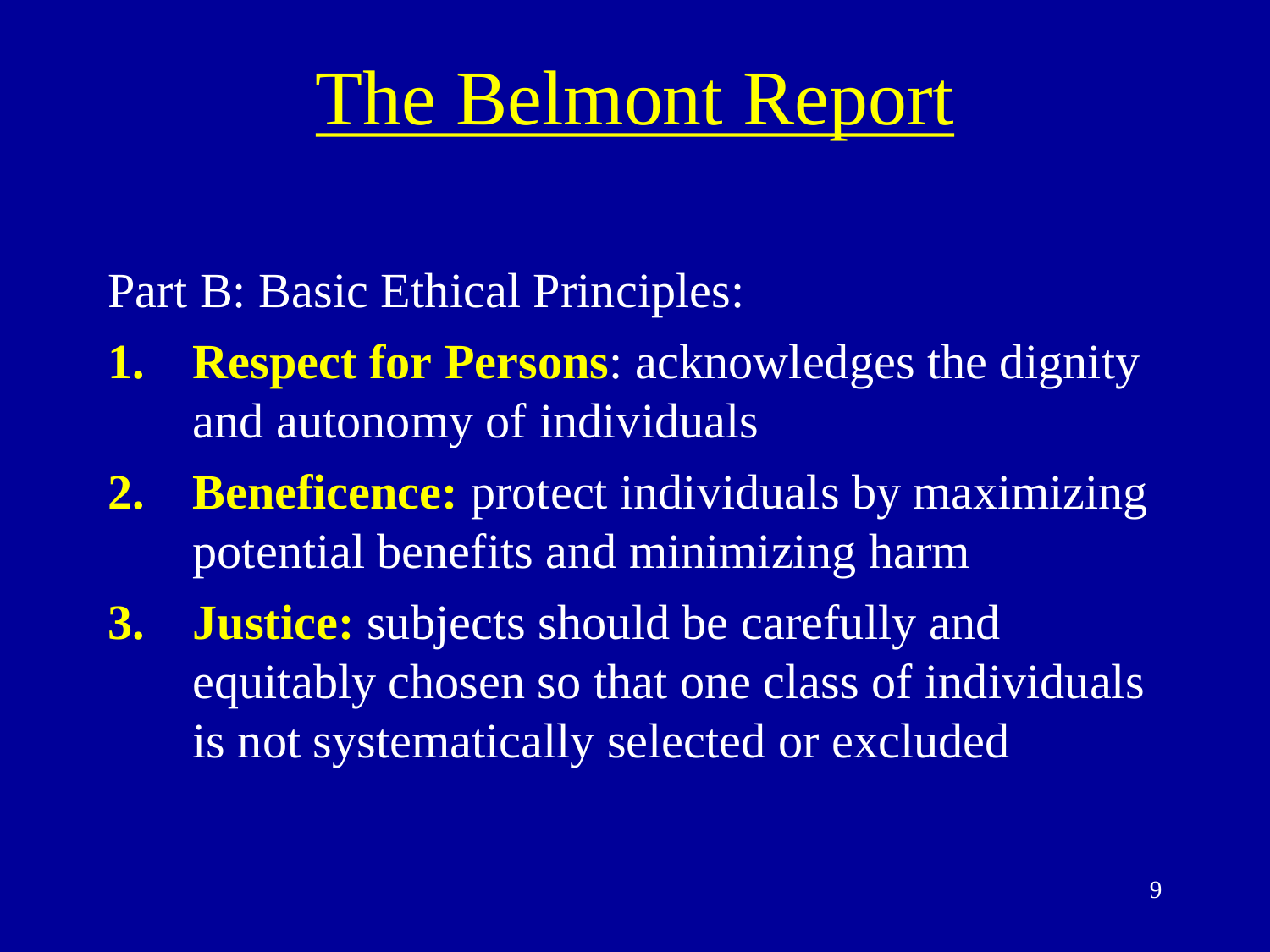## **"Respect for Persons"** The Belmont Report

- "Respect for persons incorporates at least two ethical convictions: first, that **individuals should be treated as autonomous agents**, and second, that **persons with diminished autonomy are entitled to protection**.
- "…not every human being is capable of selfdetermination. **The capacity for selfdetermination matures during an individual's life**…"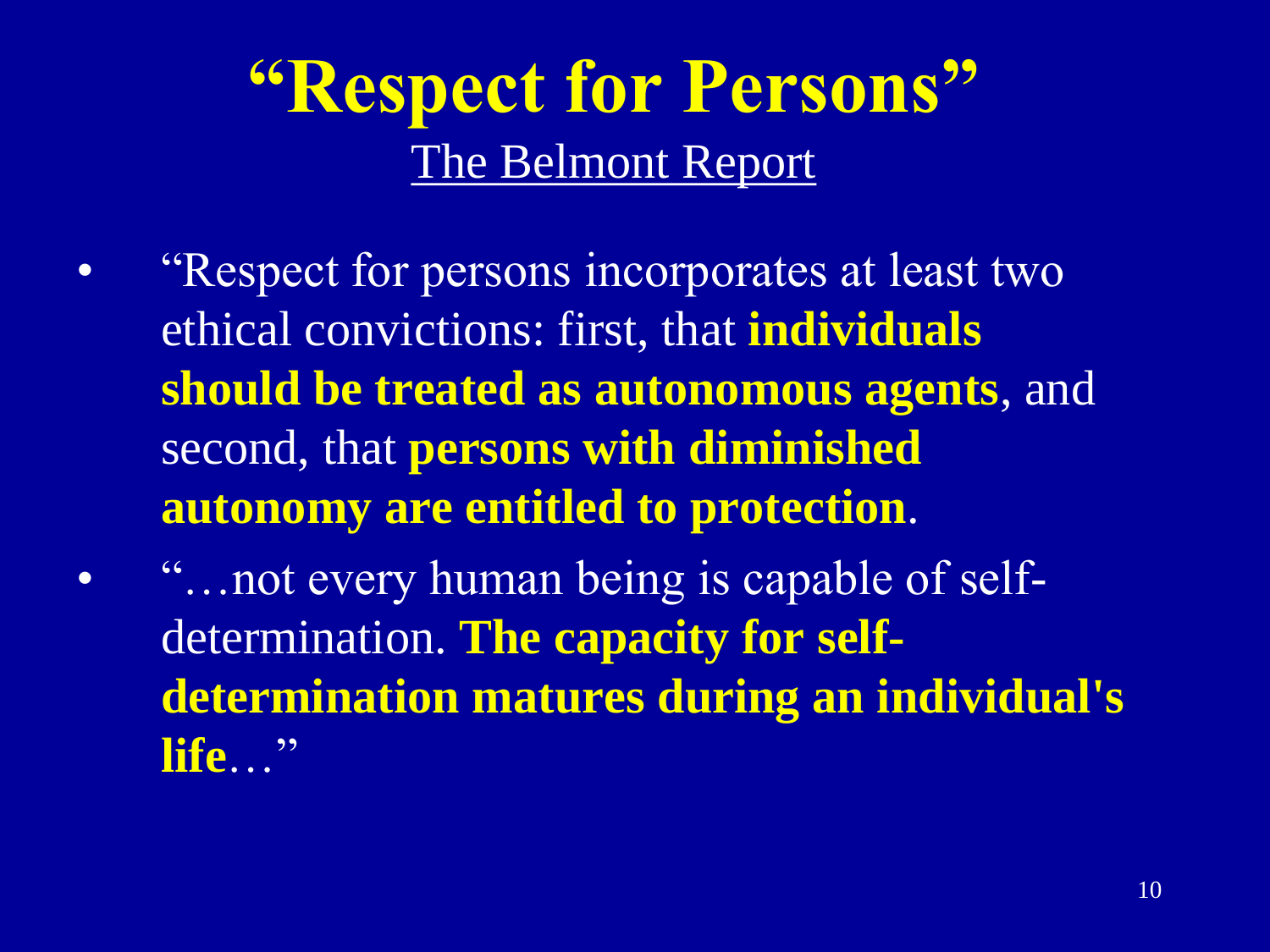## 1991: "The Common Rule"

- 45 CFR (Code of Federal Regulations) part 46: accepted by multiple USG Agencies, applies to all institutions receiving federal funds for research (e.g. NIH grants)
	- Subpart A: Federal Policy for the Protection of Human Subjects
	- Subpart B: Additional Protections for Pregnant Women, Human Fetuses, and Neonates Involved in Research
	- Subpart C: Additional DHHS Protections Pertaining to Biomedical and Behavioral Research Involving Prisoners as Subjects
	- Subpart D: Additional DHHS Protections for Children Involved as Subjects in Research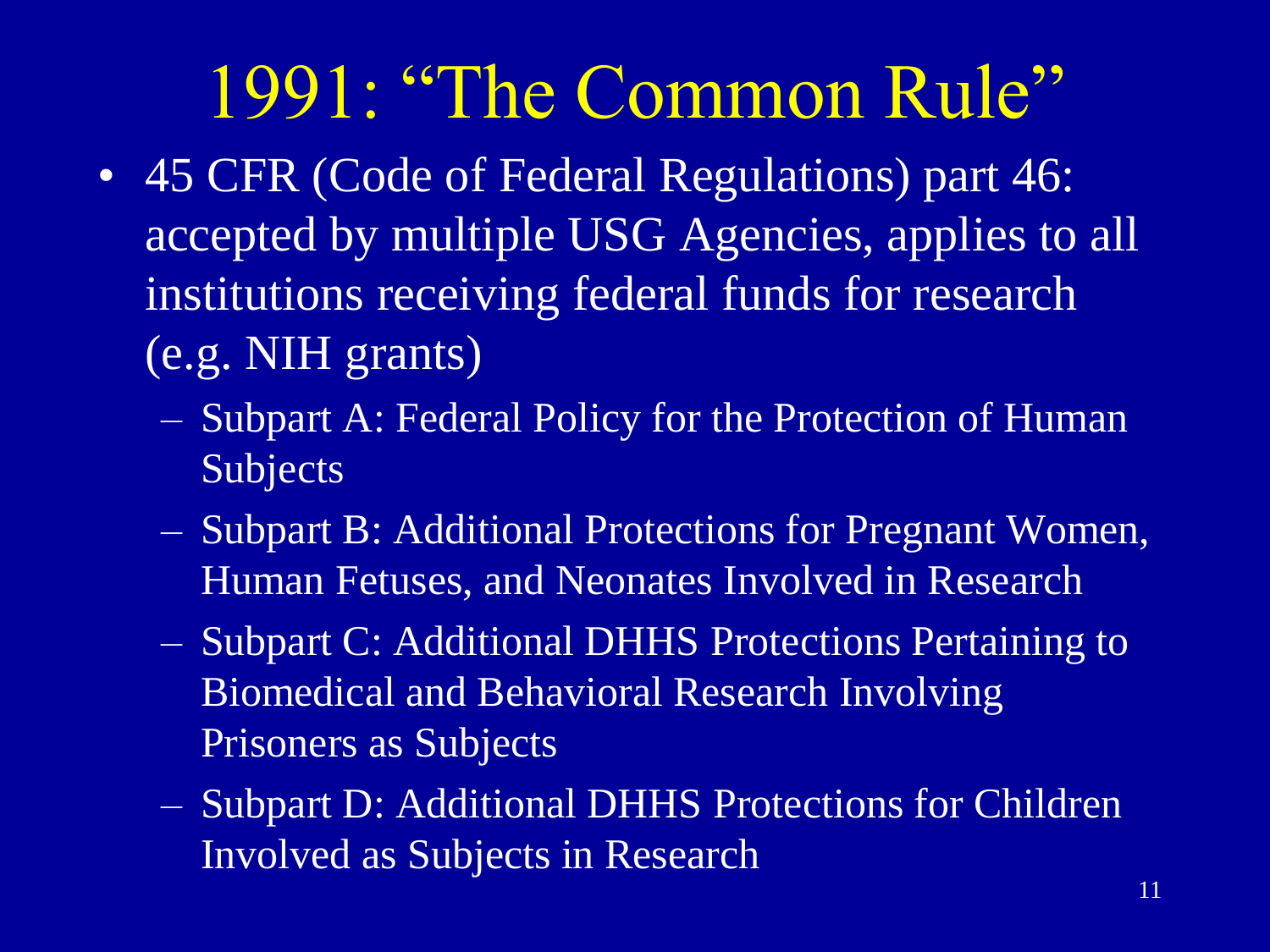## Laws and Regulations in the United States

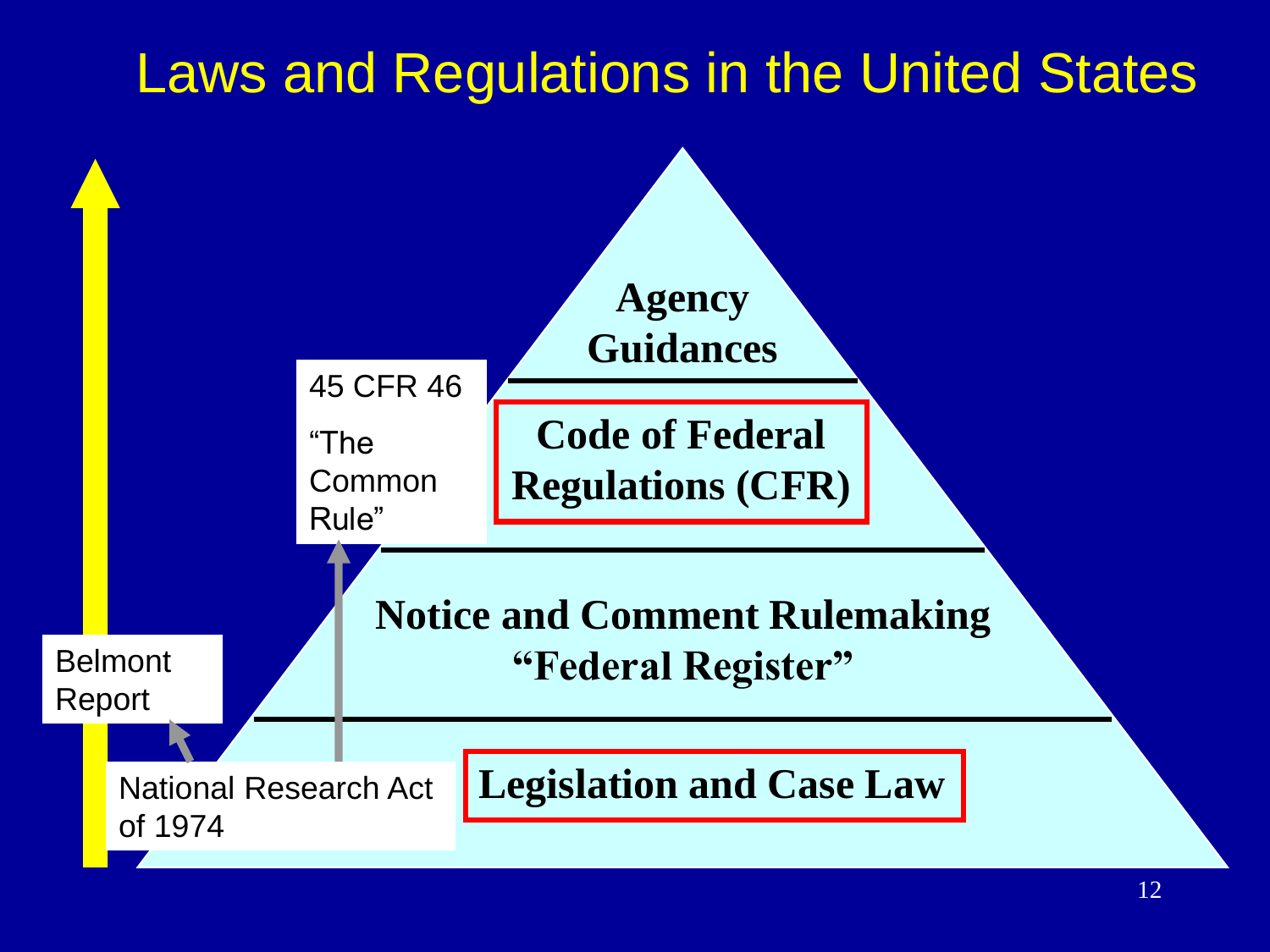**Why is the "Common Rule" common? What are the common themes in the "Common Rule"?**

Bonus Question – What happened with the Common Rule on January 21, 2019?

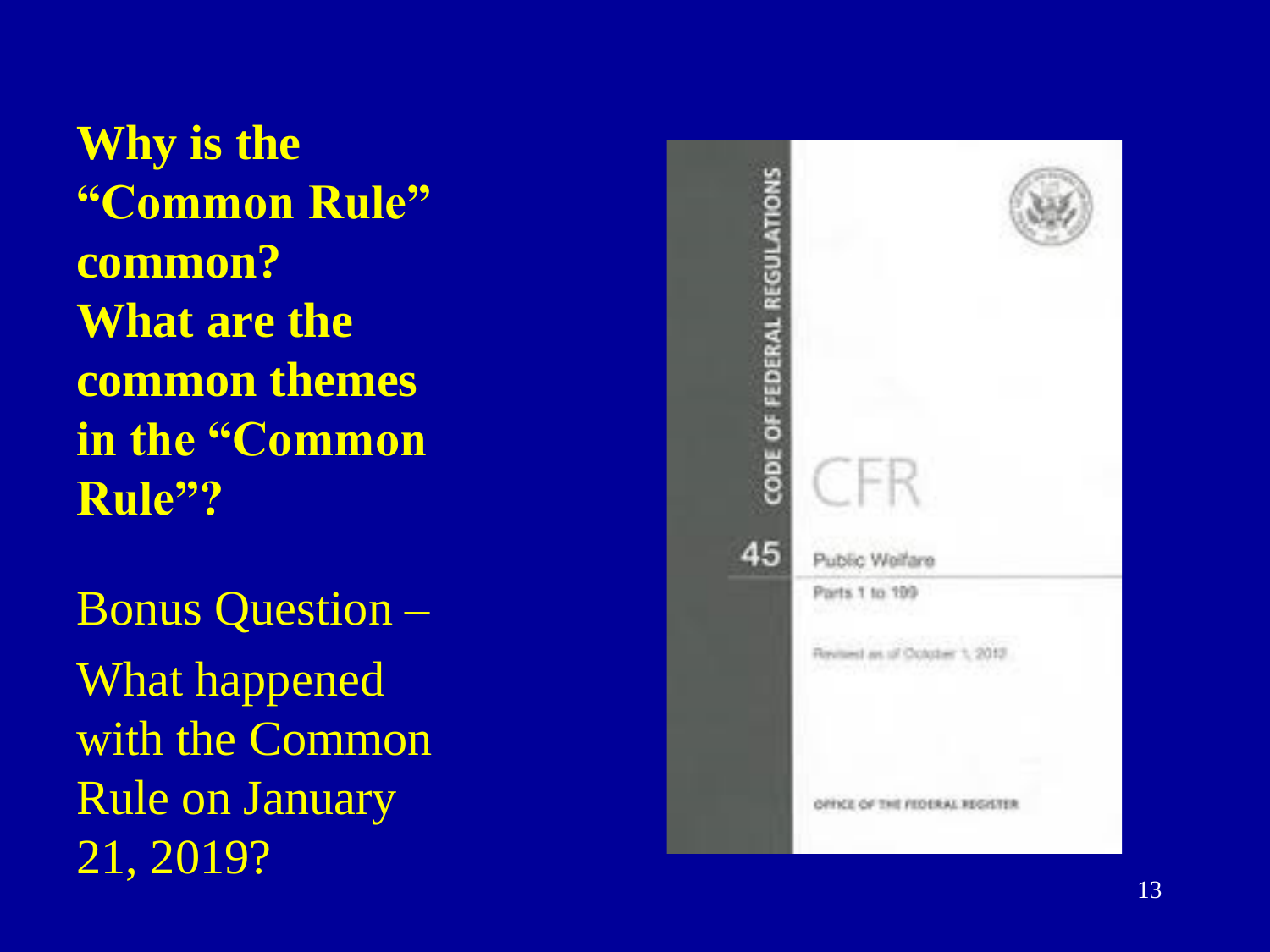## 45CFR46 Subpart A mandates:

- **Review of research by an IRB considering:**
	- Risks to the subjects
	- Anticipated benefits to the subjects and others
	- Importance of the knowledge that may reasonably result
	- The informed consent process to be employed
- **Informed consent of subjects**
- **Institutional assurances of compliance**

**Office of Human Research Protections (OHRP) (under DHHS) oversees. (Previously called the Office for Protection from Research Risks (OPRR)).**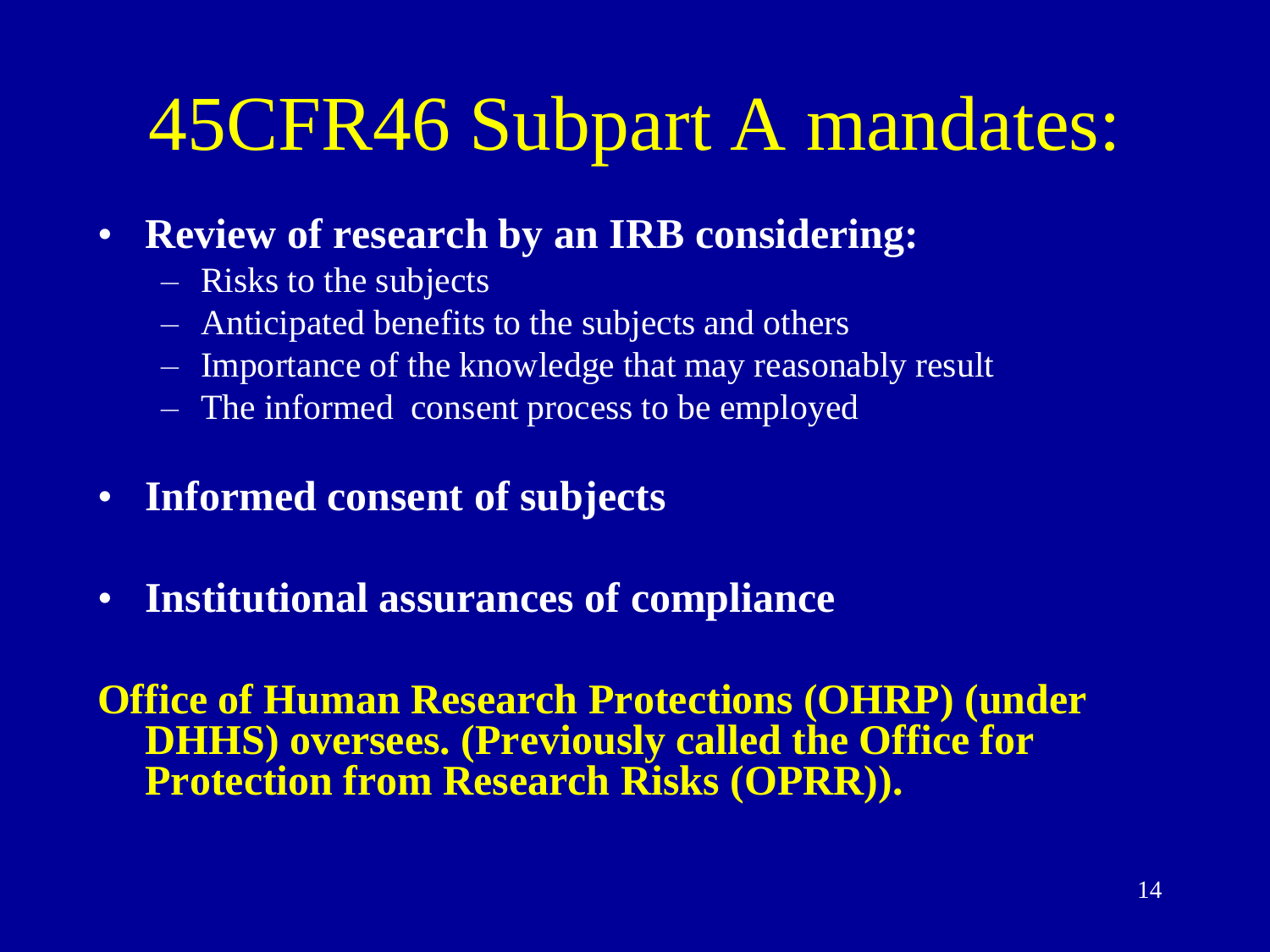## What groups are identified in the CFR as "vulnerable"?

- Pregnant women/human fetuses and neonates (45CFR46 Subpart B)
- Children (45CFR46 Subpart D)
- Prisoners
	- (45CFR46 Subpart C)
- Mentally disabled "Decisionally Impaired" (45CFR46.107(a),111(a))
- Handicapped (45CFR46.107(a)), Economically or educationally disadvantaged (45CFR46.111(a)), "Subordinate individuals" (no reference)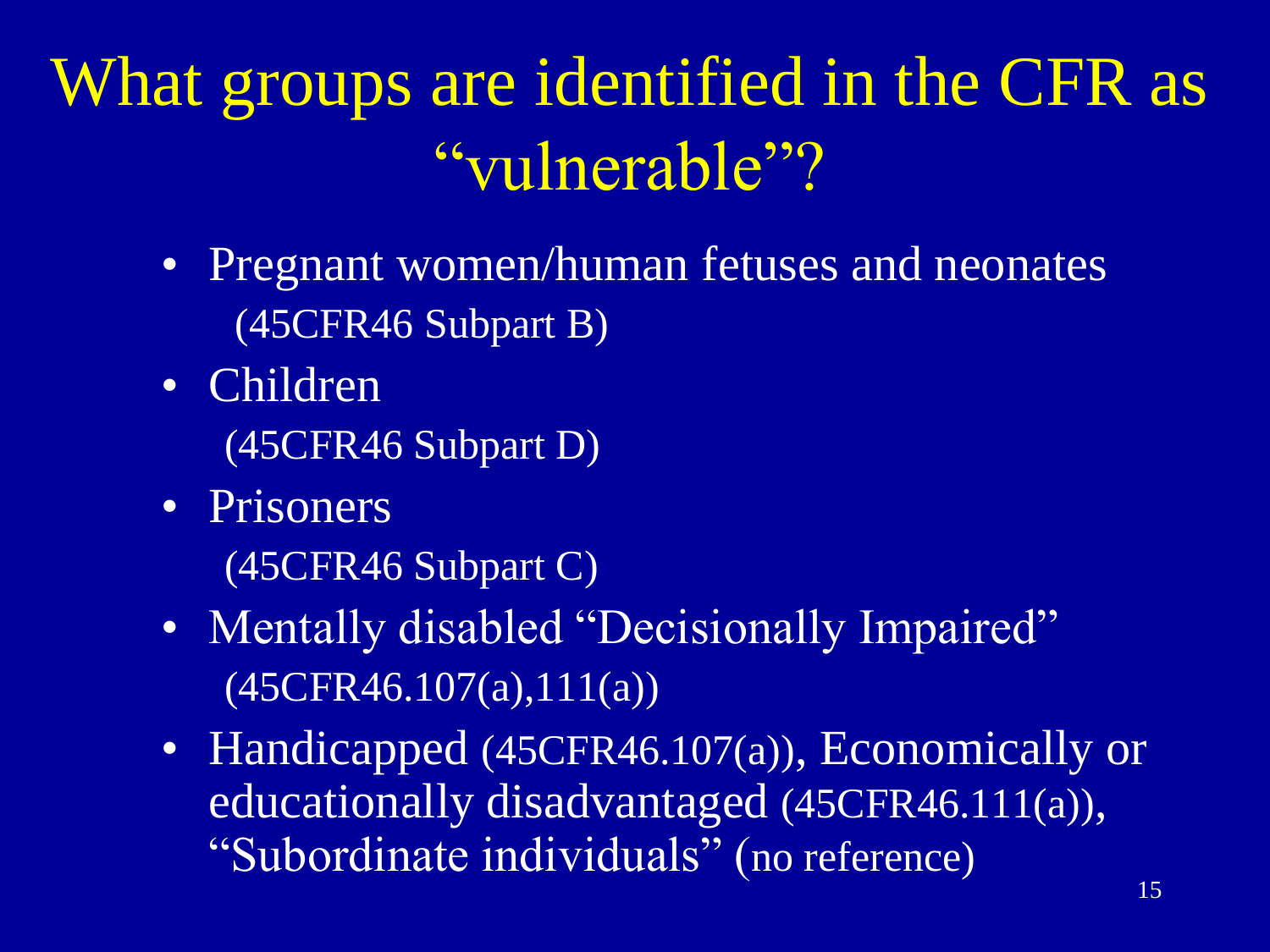### **Am I engaged in human subject research?**

(f) *Human subject* means a living individual about whom an investigator (whether professional or student) obtains (1) Information or biospecimens through intervention or interaction with the individual and uses, studies, or analyses information or biospecimens. (2) Obtains, uses, studies, analyzes or generates identifiable private information or identifiable biospecimens.

### 45 CFR 46.102

(d) *Research* means a systematic investigation, including research development, testing and evaluation, designed to develop or contribute to generalizable knowledge. Activities which meet this definition constitute research for purposes of this policy, whether or not they are conducted or supported under a program which is considered research for other purposes. For example, some demonstration and service programs may include research activities.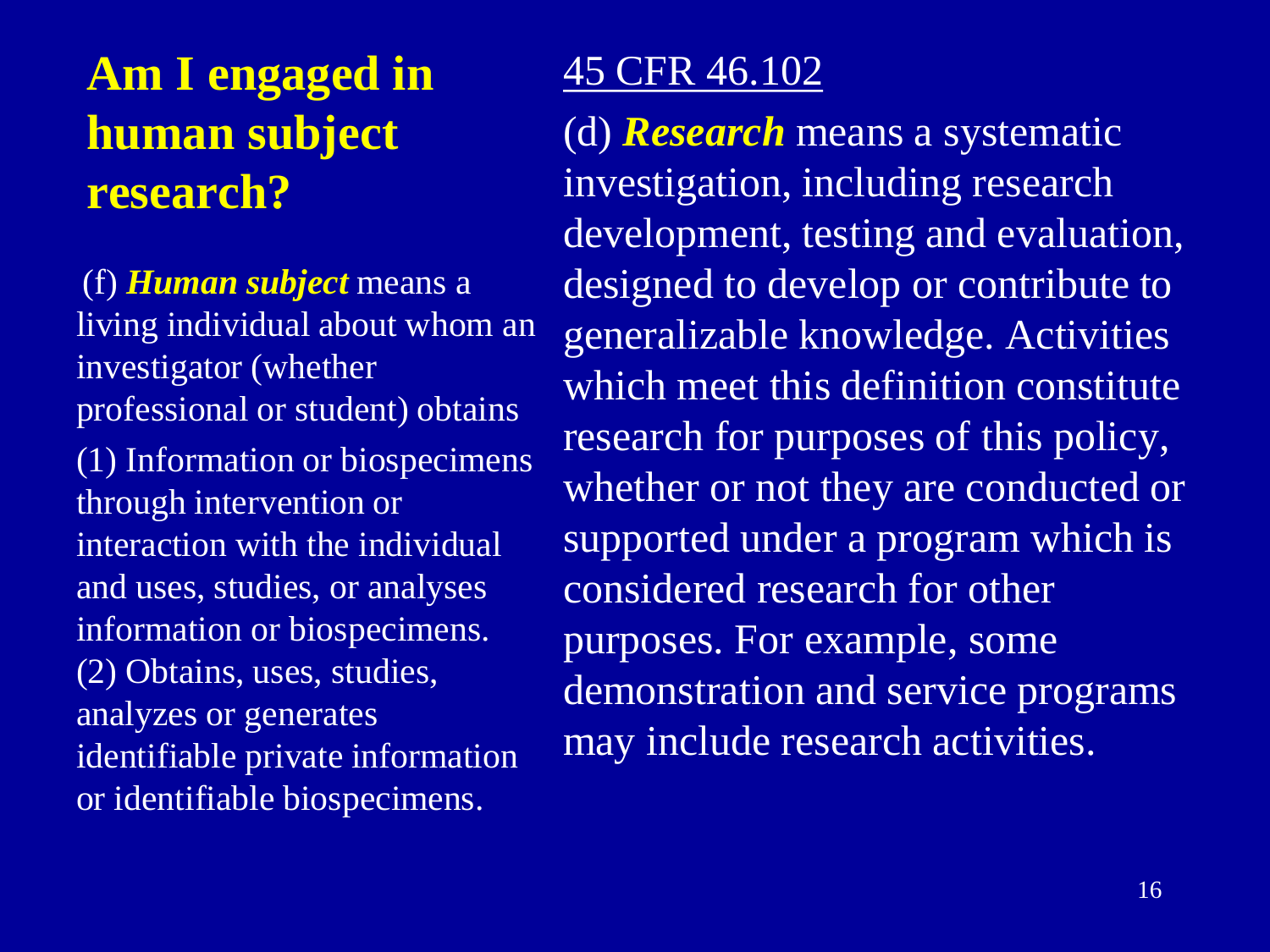### **Who should I contact if I have questions?**





# Human Research Protections Program

## **What is one of the first things I should read?**

**Phone: (410) 706-5037 Email: [HRPO@umaryland.edu](mailto:HRPO@umaryland.edu) Web: www.umaryland.edu/hrp**

**Investigator Manual Revised April 12, 2021 Human Research Protection Program Plan Revised April 2021**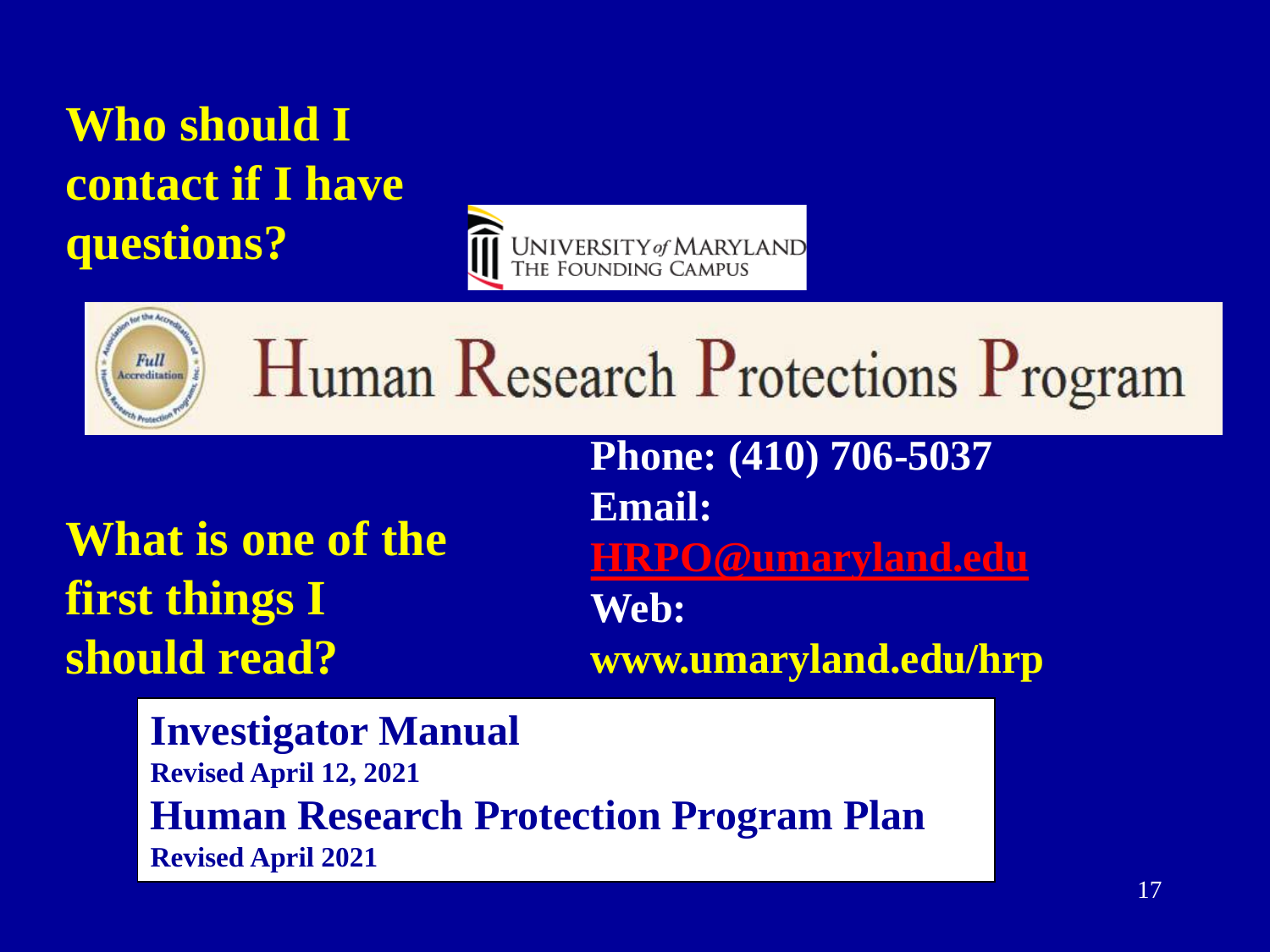## Sulfanilamide Elixir

- In 1937, a pharmaceutical manufacturer, created a preparation of sulfanilamide using diethylene glycol as a solvent.
- At least 100 deaths were attributed to the medication.

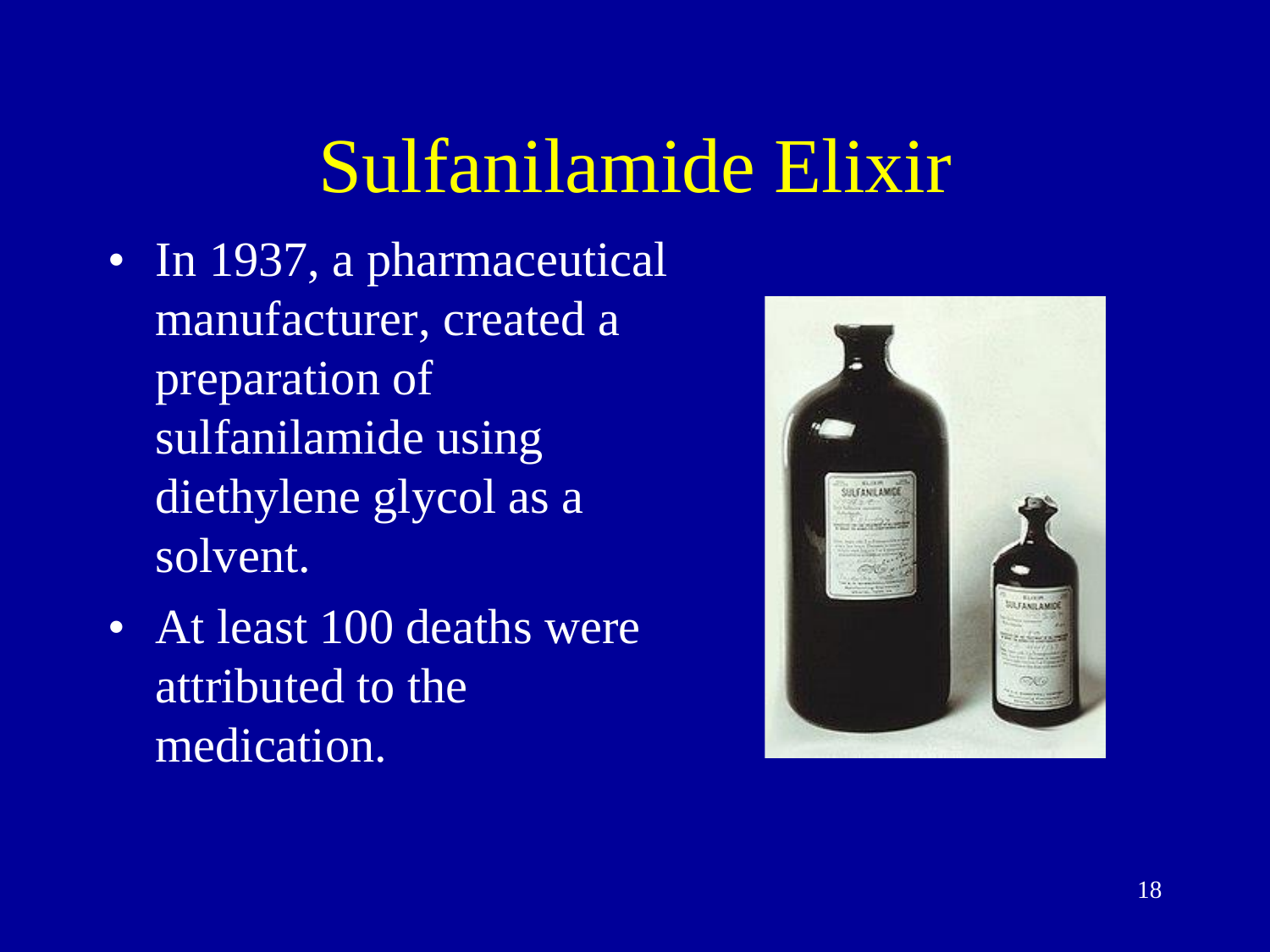# History of the FDA



- 1906: Pure Food and Drug Act (misbranding)
- 1933: FDA formally established
- 1938: Federal Food, Drug, and Cosmetic Act (safety)
- 1962: Kefauver-Harris Drug Amendment (safe *and effective*, establishes IND process, clinical trial design, manufacturing sites inspected, FDA may pull drugs from the market, FDA controls labeling and advertising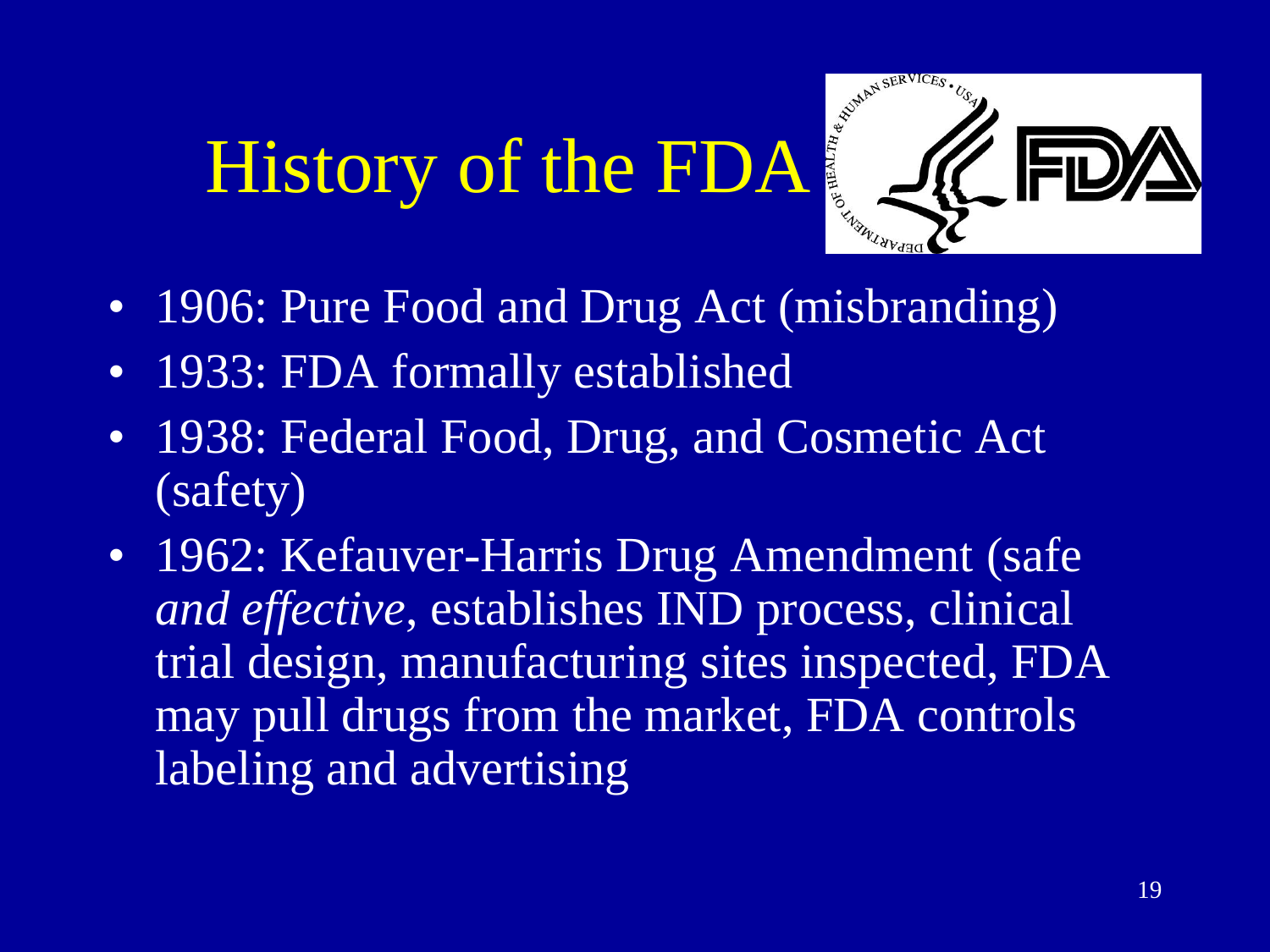### This nearby edifice was built in 1911 and significantly modified in 1936. What does that have to do with our topic today?



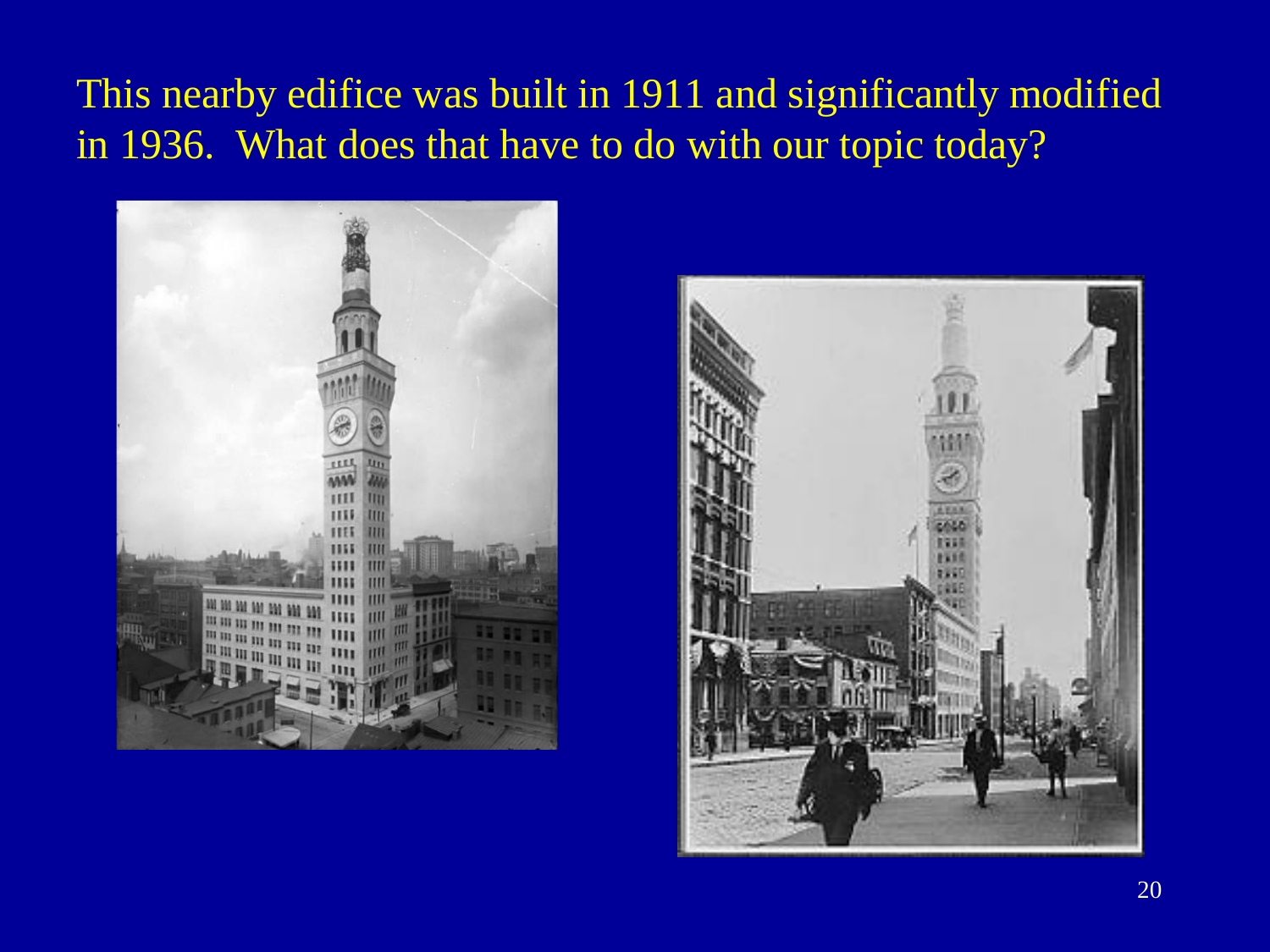- Originally marketed in 1888 by the Isaac E. Emerson drug company of Baltimore.
- Effervescent granules which were mixed with water before ingestion
- Original formula included sodium bromide and acetanilide
- Original marketing targeted "nerves", headache, "hangover"
- Bromides were withdrawn from the U.S. market in 1975 due to toxicity, and Bromo -Seltzer was discontinued.
- Re -introduced in 1990s for with the contents of acetominophen, sodium bicarbonate, and citric acid

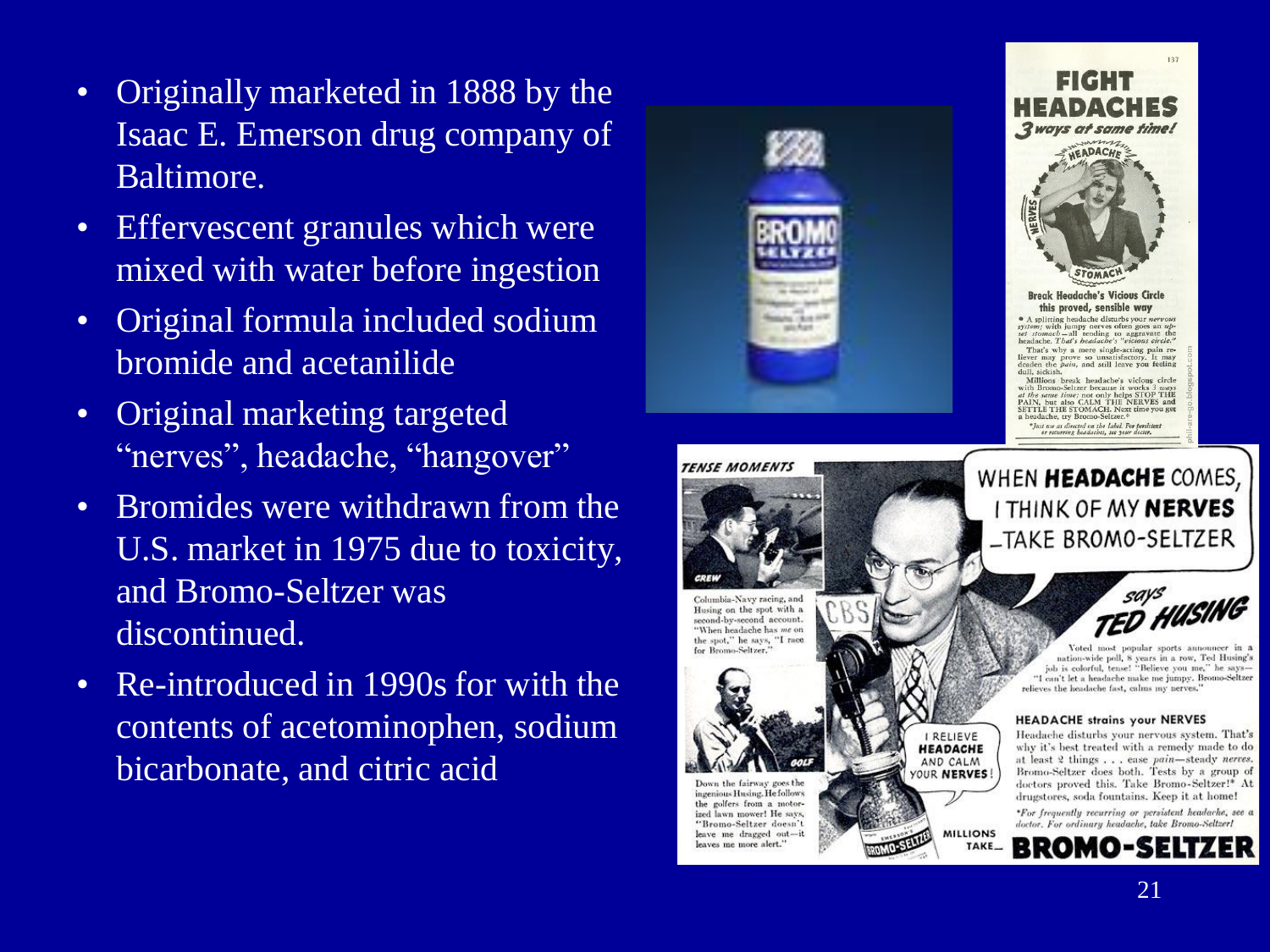### **What is an IND? (or IDE)?**

|                                                                                 |                                                       | http://inside.fda.gov.9003/downloads/Administrative/Forms/FDA/UCM022770.pdf - Windows Internet Explorer                                                                                                                         |  |                                                                                                                                   |                                                                                                      |                                                                                                                                                                                            |                                                   | $\begin{array}{ c c c c c }\hline \multicolumn{1}{ c }{\mathbb{B}} & \multicolumn{1}{ c }{\mathbb{X}}\\ \hline \end{array}$ |
|---------------------------------------------------------------------------------|-------------------------------------------------------|---------------------------------------------------------------------------------------------------------------------------------------------------------------------------------------------------------------------------------|--|-----------------------------------------------------------------------------------------------------------------------------------|------------------------------------------------------------------------------------------------------|--------------------------------------------------------------------------------------------------------------------------------------------------------------------------------------------|---------------------------------------------------|-----------------------------------------------------------------------------------------------------------------------------|
| http://inside.fda.gov.9003/downloads/Administrative/Forms/FDA/UCM022770.pdf     |                                                       |                                                                                                                                                                                                                                 |  |                                                                                                                                   |                                                                                                      | $-4$ $\times 7$ Bing<br>$X \oplus$ Convert $\bullet$ Disele                                                                                                                                |                                                   |                                                                                                                             |
| File Edit Go To Favorites Help<br>Favorites <b>8</b> Google @ Web Slice Gallery |                                                       |                                                                                                                                                                                                                                 |  |                                                                                                                                   |                                                                                                      |                                                                                                                                                                                            |                                                   |                                                                                                                             |
|                                                                                 |                                                       | G - S - 国 - Bage - Safety - Tools - O - 四 周                                                                                                                                                                                     |  |                                                                                                                                   |                                                                                                      |                                                                                                                                                                                            |                                                   |                                                                                                                             |
|                                                                                 |                                                       |                                                                                                                                                                                                                                 |  |                                                                                                                                   |                                                                                                      |                                                                                                                                                                                            |                                                   | Share<br>Comment                                                                                                            |
| Please fill out the following form.                                             |                                                       |                                                                                                                                                                                                                                 |  |                                                                                                                                   |                                                                                                      |                                                                                                                                                                                            |                                                   | <b>B</b> <sup>+</sup> Highlight Existing Fields                                                                             |
|                                                                                 |                                                       |                                                                                                                                                                                                                                 |  |                                                                                                                                   |                                                                                                      |                                                                                                                                                                                            |                                                   |                                                                                                                             |
| Ŷ<br>阐<br>4                                                                     |                                                       |                                                                                                                                                                                                                                 |  | DEPARTMENT OF HEALTH AND HUMAN SERVICES<br>FOOD AND DRUG ADMINISTRATION                                                           | Form Approved: OMB No. 0910-0014<br>Expiration Date: April 30, 2015<br>See OMB Statement on Reverse. |                                                                                                                                                                                            |                                                   |                                                                                                                             |
|                                                                                 |                                                       |                                                                                                                                                                                                                                 |  | <b>STATEMENT OF INVESTIGATOR</b><br>(TITLE 21, CODE OF FEDERAL REGULATIONS (CFR) PART 312)<br>(See instructions on reverse side.) |                                                                                                      | NOTE: No investigator may participate in an<br>investigation until he/she provides the sponsor with<br>a completed, signed Statement of Investigator, Form<br>FDA 1572 (21 CFR 312.53(c)). |                                                   |                                                                                                                             |
|                                                                                 | 1. NAME AND ADDRESS OF INVESTIGATOR                   |                                                                                                                                                                                                                                 |  |                                                                                                                                   |                                                                                                      |                                                                                                                                                                                            |                                                   |                                                                                                                             |
|                                                                                 | Name of Principal Investigator                        |                                                                                                                                                                                                                                 |  |                                                                                                                                   |                                                                                                      |                                                                                                                                                                                            |                                                   |                                                                                                                             |
|                                                                                 |                                                       |                                                                                                                                                                                                                                 |  |                                                                                                                                   |                                                                                                      |                                                                                                                                                                                            |                                                   |                                                                                                                             |
|                                                                                 | Address 1                                             |                                                                                                                                                                                                                                 |  |                                                                                                                                   | Address 2                                                                                            |                                                                                                                                                                                            |                                                   |                                                                                                                             |
|                                                                                 |                                                       |                                                                                                                                                                                                                                 |  |                                                                                                                                   |                                                                                                      |                                                                                                                                                                                            |                                                   |                                                                                                                             |
|                                                                                 |                                                       | City                                                                                                                                                                                                                            |  | State/Province/Region                                                                                                             | Country                                                                                              |                                                                                                                                                                                            | ZIP or Postal Code                                |                                                                                                                             |
|                                                                                 |                                                       |                                                                                                                                                                                                                                 |  |                                                                                                                                   |                                                                                                      |                                                                                                                                                                                            |                                                   |                                                                                                                             |
|                                                                                 |                                                       | 2. EDUCATION, TRAINING, AND EXPERIENCE THAT QUALIFY THE INVESTIGATOR AS AN EXPERT IN THE CLINICAL INVESTIGATION OF<br>THE DRUG FOR THE USE UNDER INVESTIGATION. ONE OF THE FOLLOWING IS PROVIDED (Select one of the following.) |  |                                                                                                                                   |                                                                                                      |                                                                                                                                                                                            |                                                   |                                                                                                                             |
|                                                                                 | Curriculum Vitae<br>Other Statement of Qualifications |                                                                                                                                                                                                                                 |  |                                                                                                                                   |                                                                                                      |                                                                                                                                                                                            |                                                   |                                                                                                                             |
| Done                                                                            |                                                       |                                                                                                                                                                                                                                 |  |                                                                                                                                   |                                                                                                      |                                                                                                                                                                                            | $\bigoplus$<br>Unknown Zone   Protected Mode: Off |                                                                                                                             |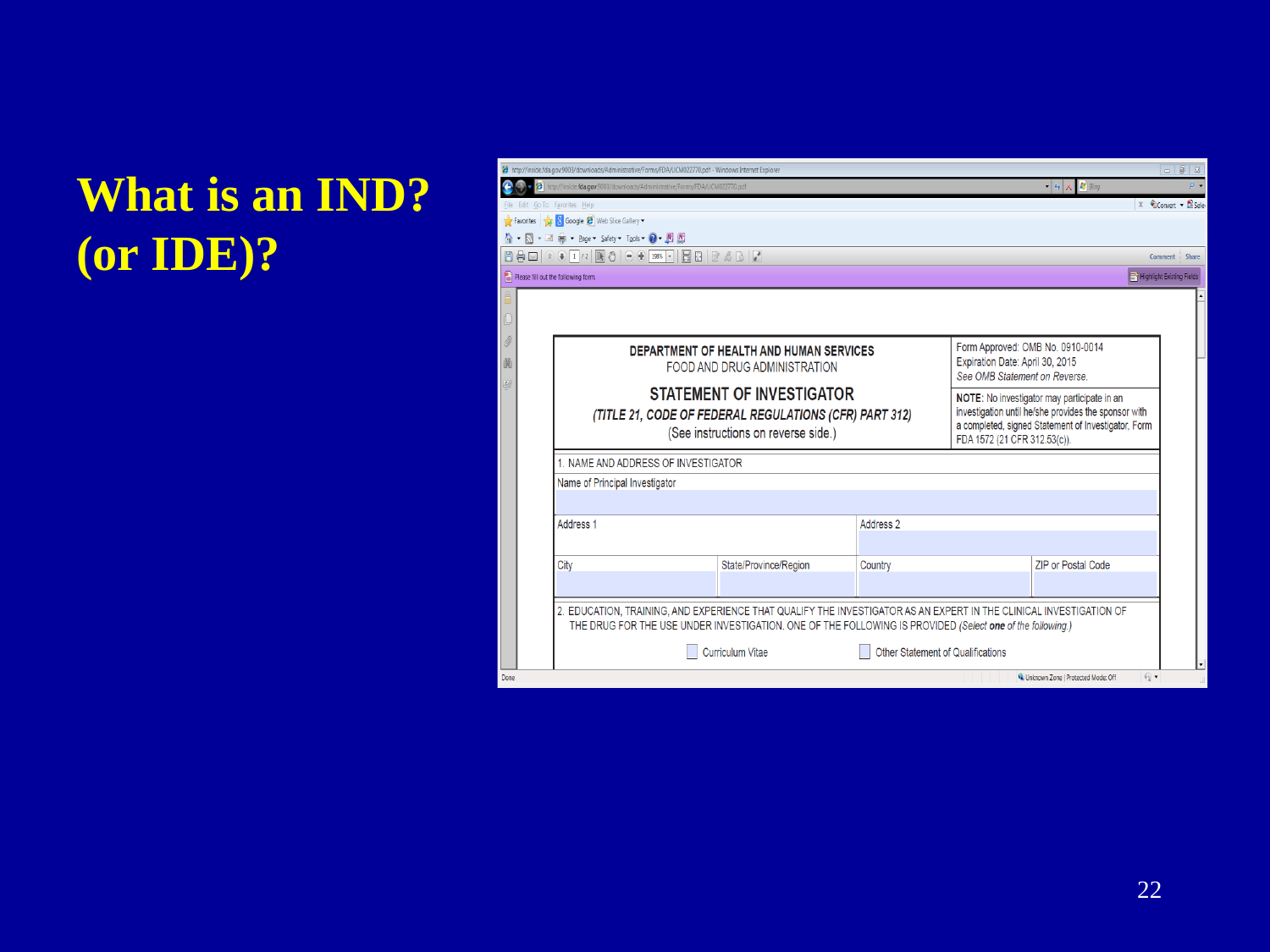## Drug Development Timeline

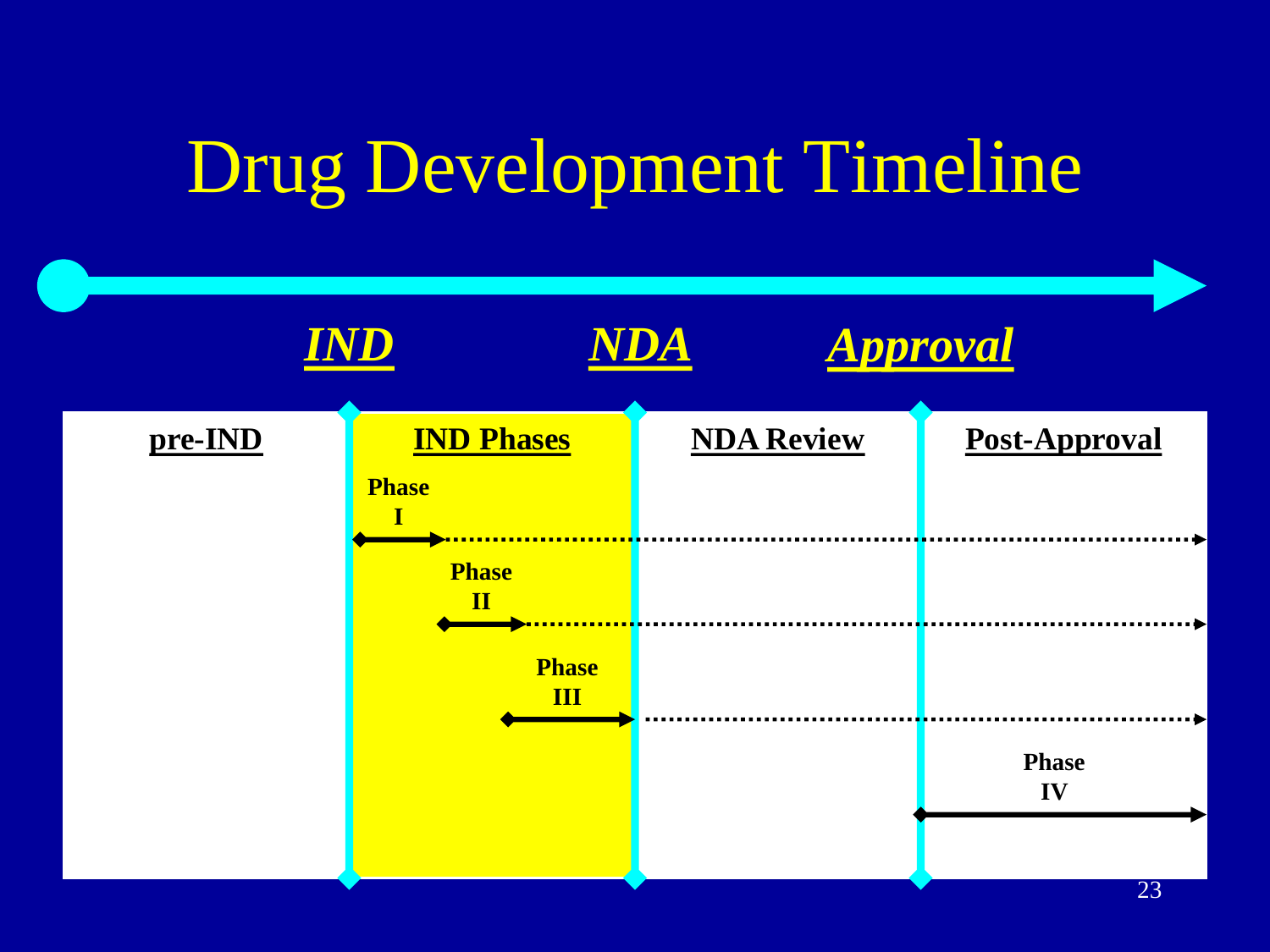## Laws and Regulations in the United States

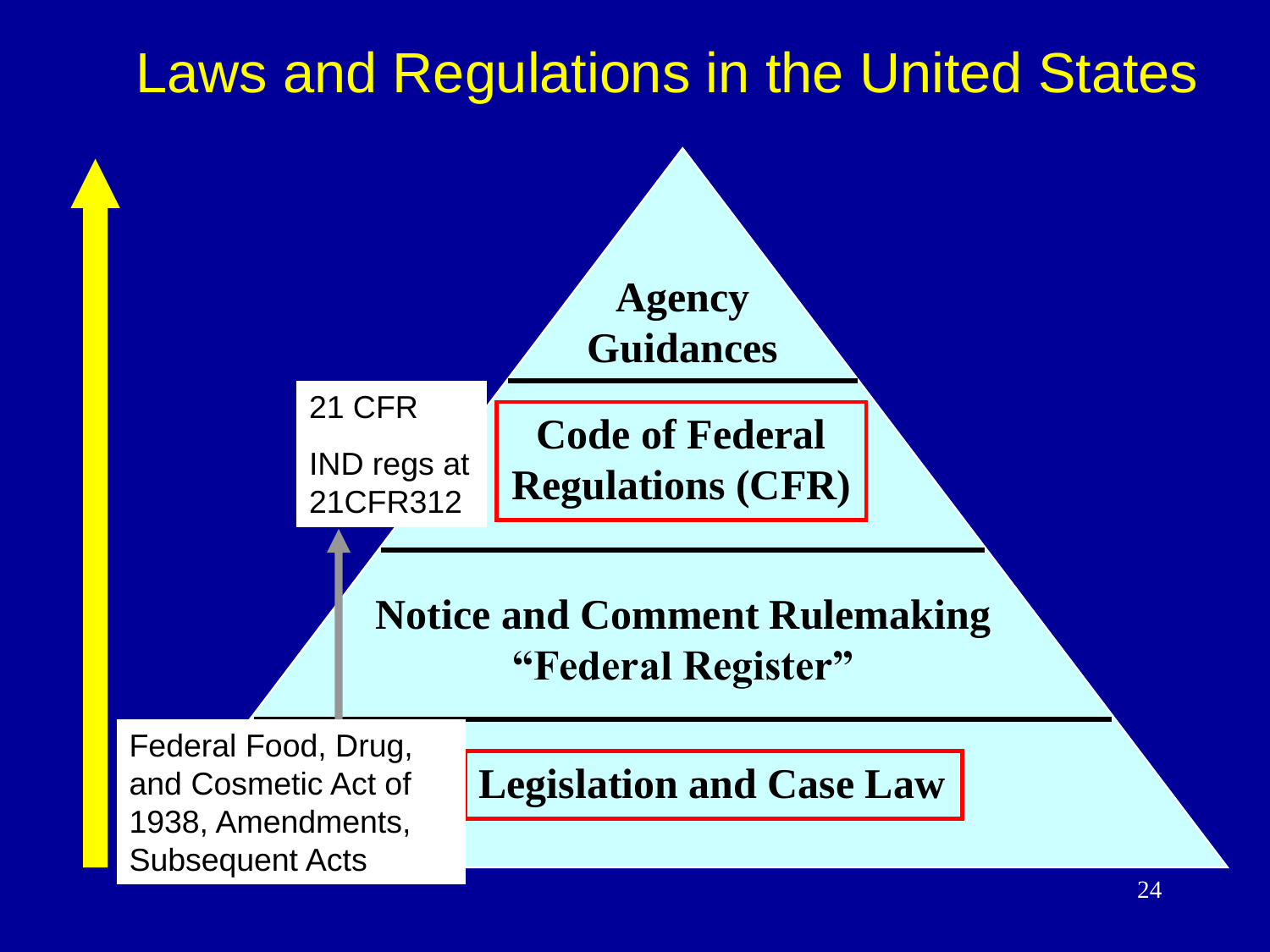## 21CFR

Applies to all clinical investigations regulated by the Food and Drug Administration (FDA) under the Federal, Food, Drug, and Cosmetic Act as well as clinical investigations that support applications for research or marketing permits for products regulated by the FDA

(Research usually conducted under IND, IDE)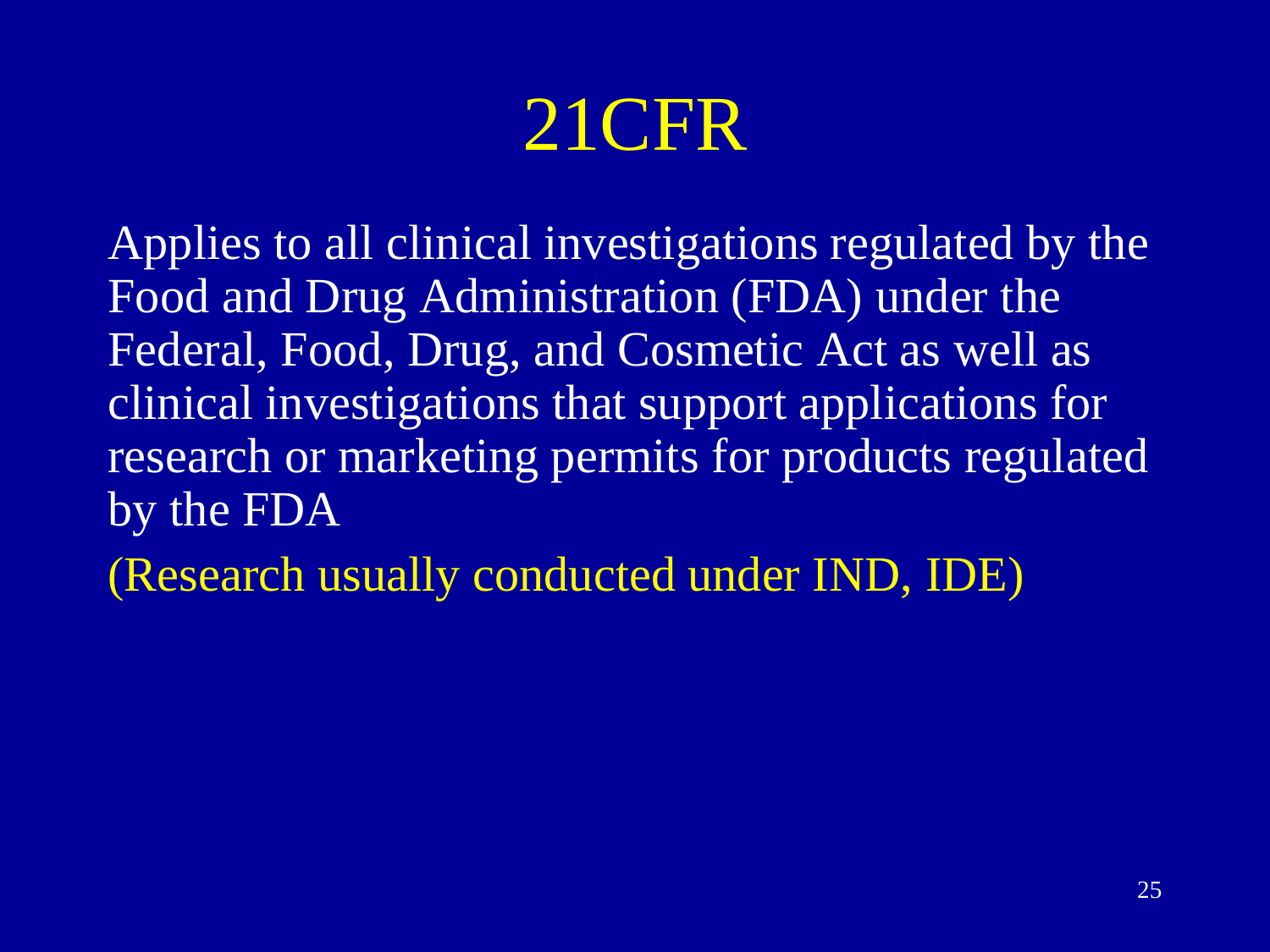## Investigator Responsibilities – IND Studies

- General responsibilities [21 CFR 312.60]
	- Ensure that the investigation is conducted according to the protocol and applicable regulations
	- Protect the rights, safety, and welfare of subjects
- Control of the investigational drug [21 CFR 312.61]
	- Administer drug only to subjects
	- Do not supply the drug to anyone not authorized to receive it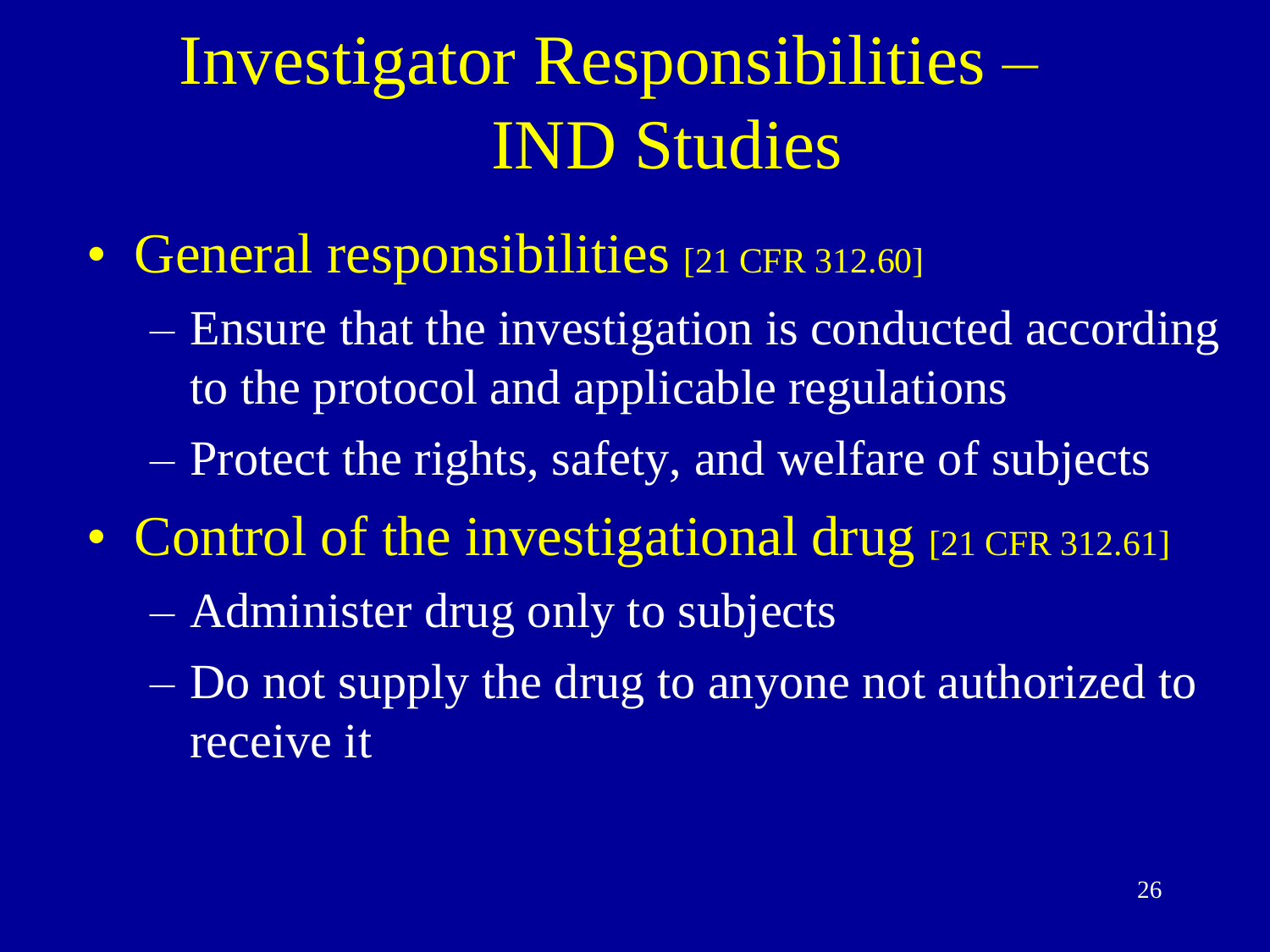## Investigator Responsibilities – IND Studies

- Recordkeeping and record retention [21 CFR 312.62]
	- Case histories (e.g., Case Report Forms (CRFs) and supporting data, signed and dated consent forms, medical records)
	- Disposition of the investigational drug (i.e. dates, quantity, and use by subjects)
	- Retain records for 2 years after drug is approved for the indication being investigated or 2 years after the investigation is discontinued
	- Permit FDA inspection of records and reports [21 CFR 312.68]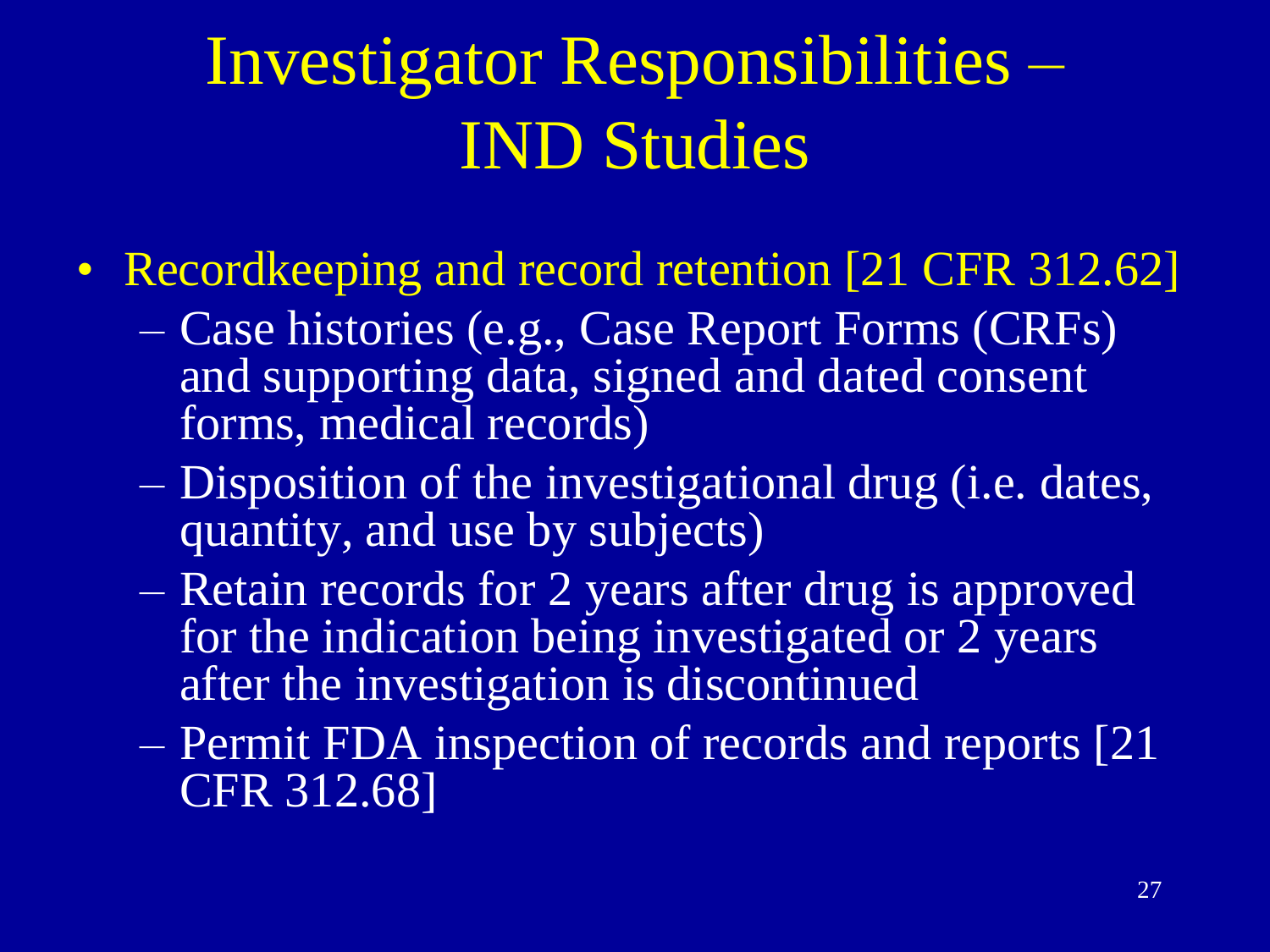## Investigator Responsibilities – IND Studies (similar for IDE 21CFR812)

- Investigator reports to the sponsor [21 CFR 312.64]
	- Progress reports
	- Safety reports
	- Final report
	- Financial disclosure reports
- Assurance of IRB review [21 CFR 312.66]
	- Assure that an IRB is responsible for review and approval of the protocol
	- Report any unanticipated problems involving risk to subjects
	- Not make any protocol changes without IRB approval except to eliminate immediate hazards to subjects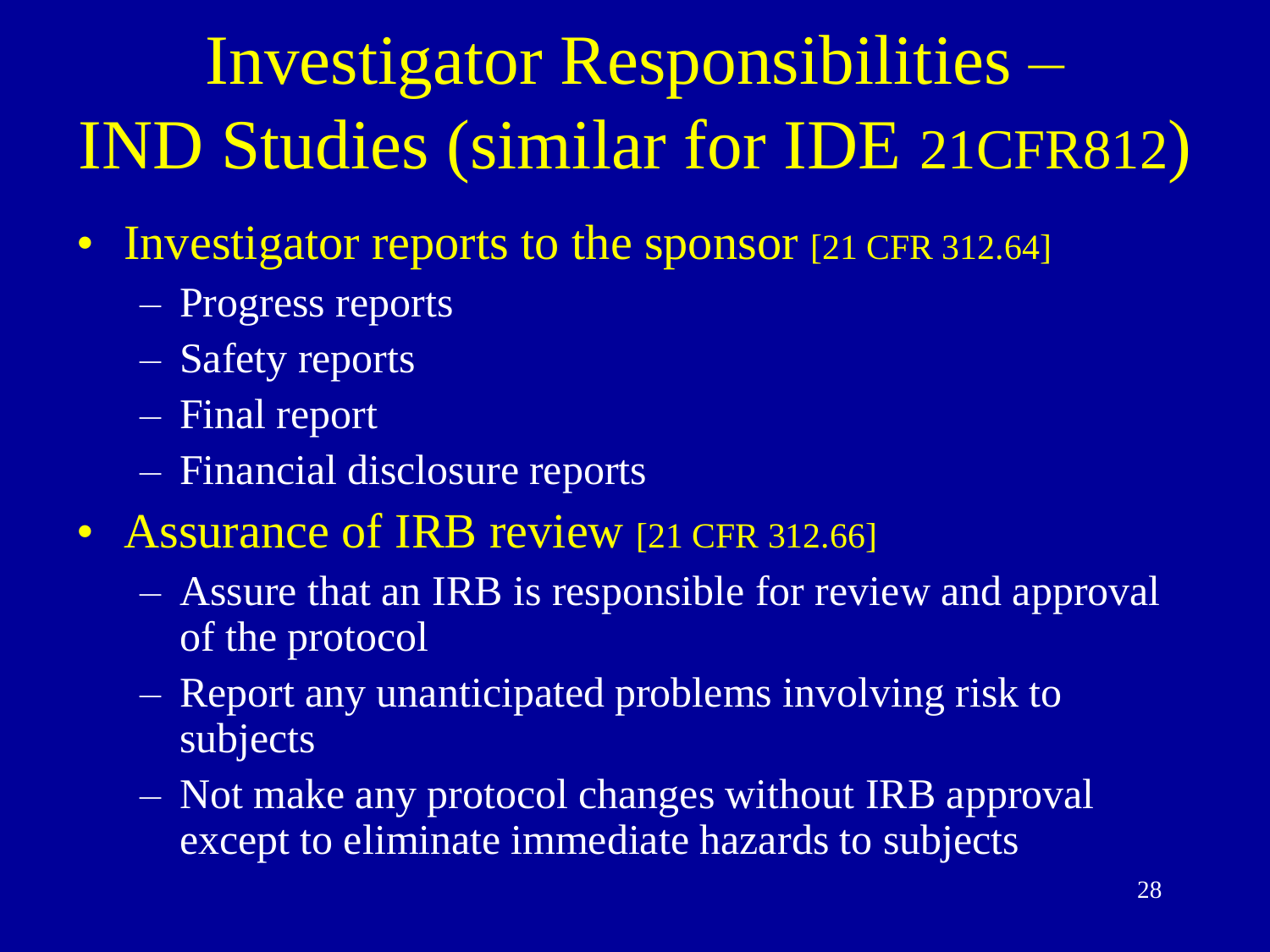**I am doing research with a legally marketed drug. Do I need an IND?**

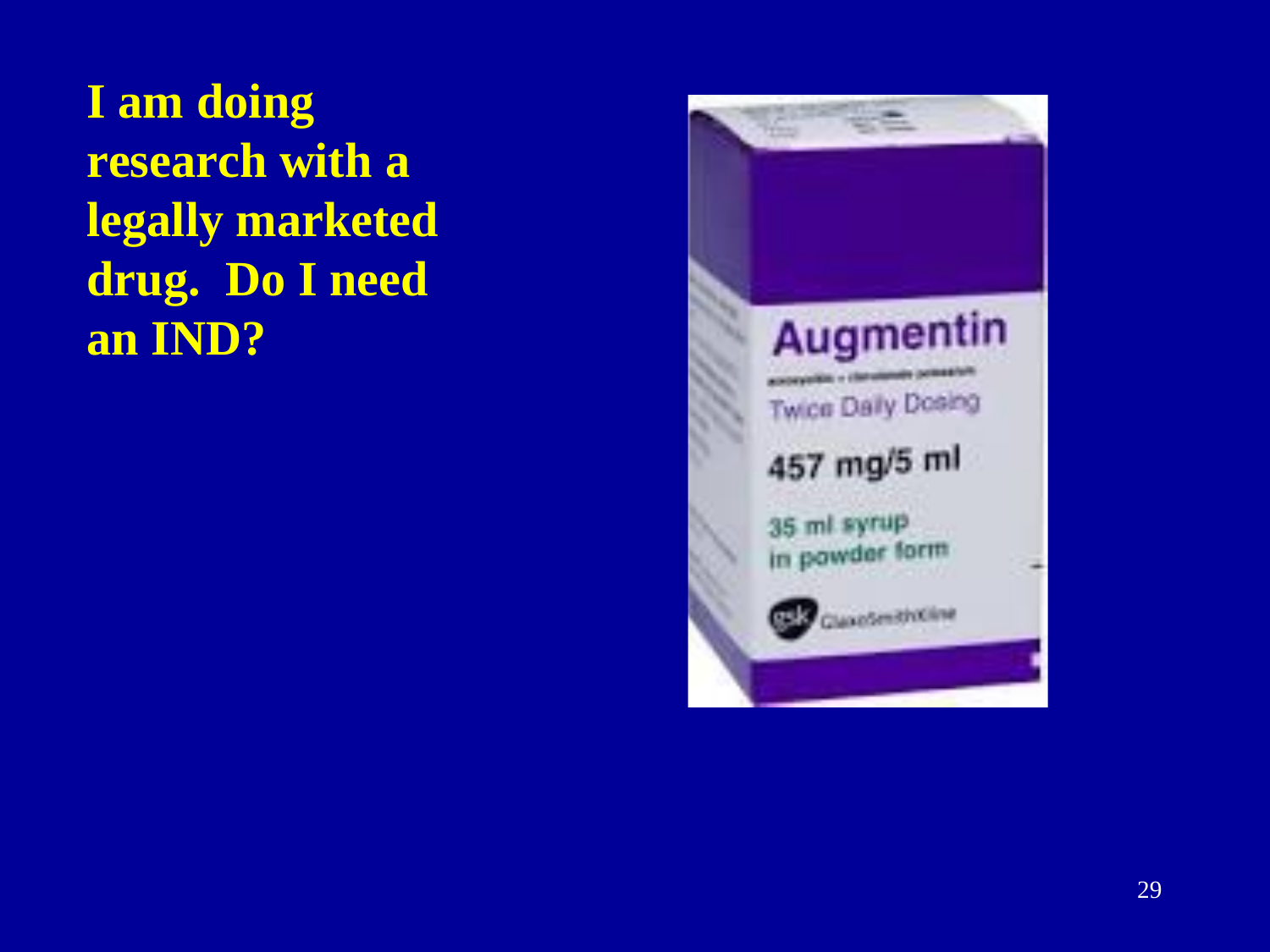# An IND may be required for an investigation involving a lawfully marketed drug product

- Is the investigation intended to be submitted to the FDA in support of a new indication or change in labeling?
- Is the investigation intended to support a significant change in advertising?
- Does the investigation involve a route of administration or dosage level or use in a patient population or other factor that significantly increases the risks (or decreases the acceptability of the risks) associated with use of the drug product?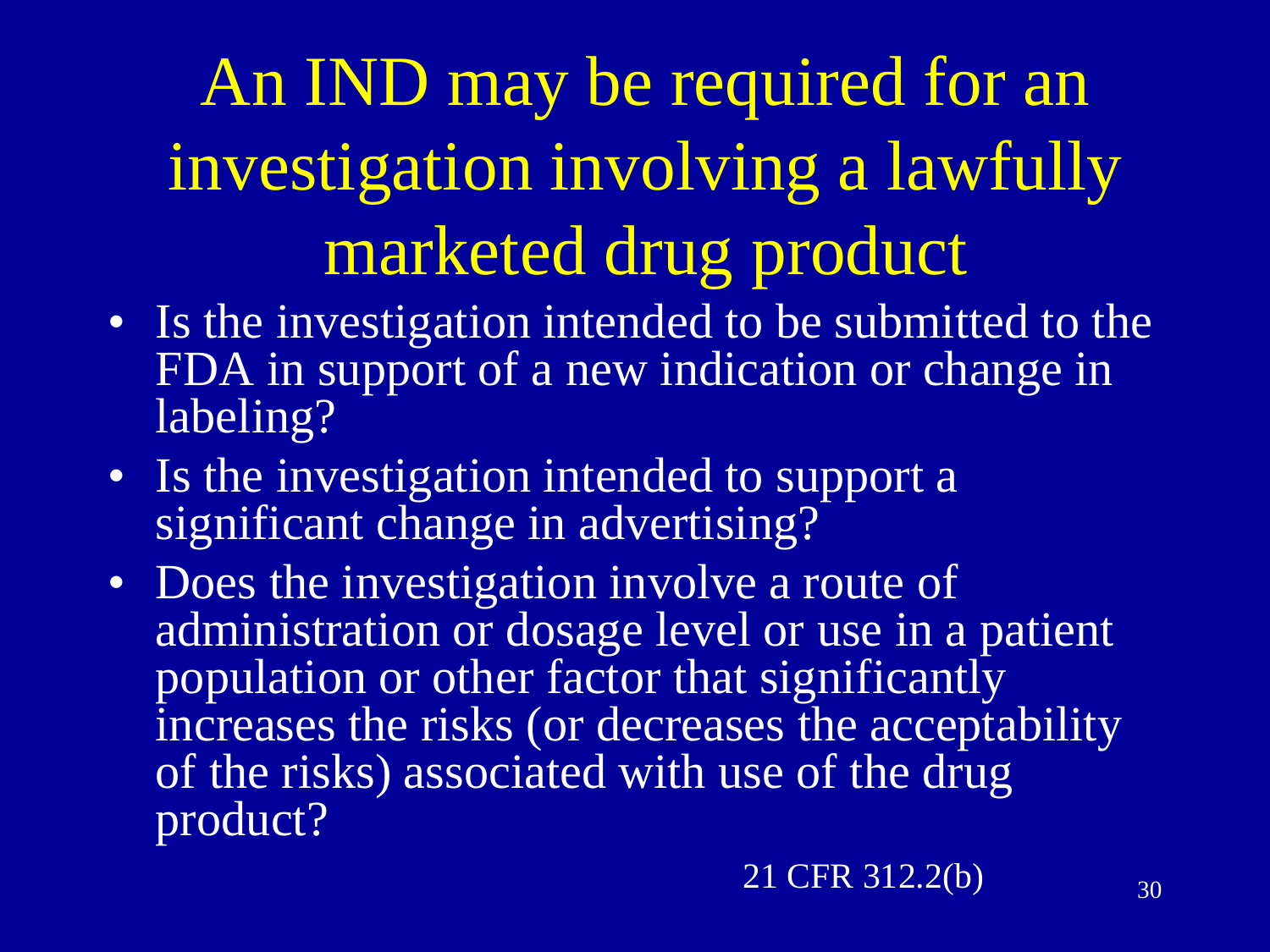**My patient needs access to a drug which is marketed in Europe, but not the U.S. Do I need an IND?**

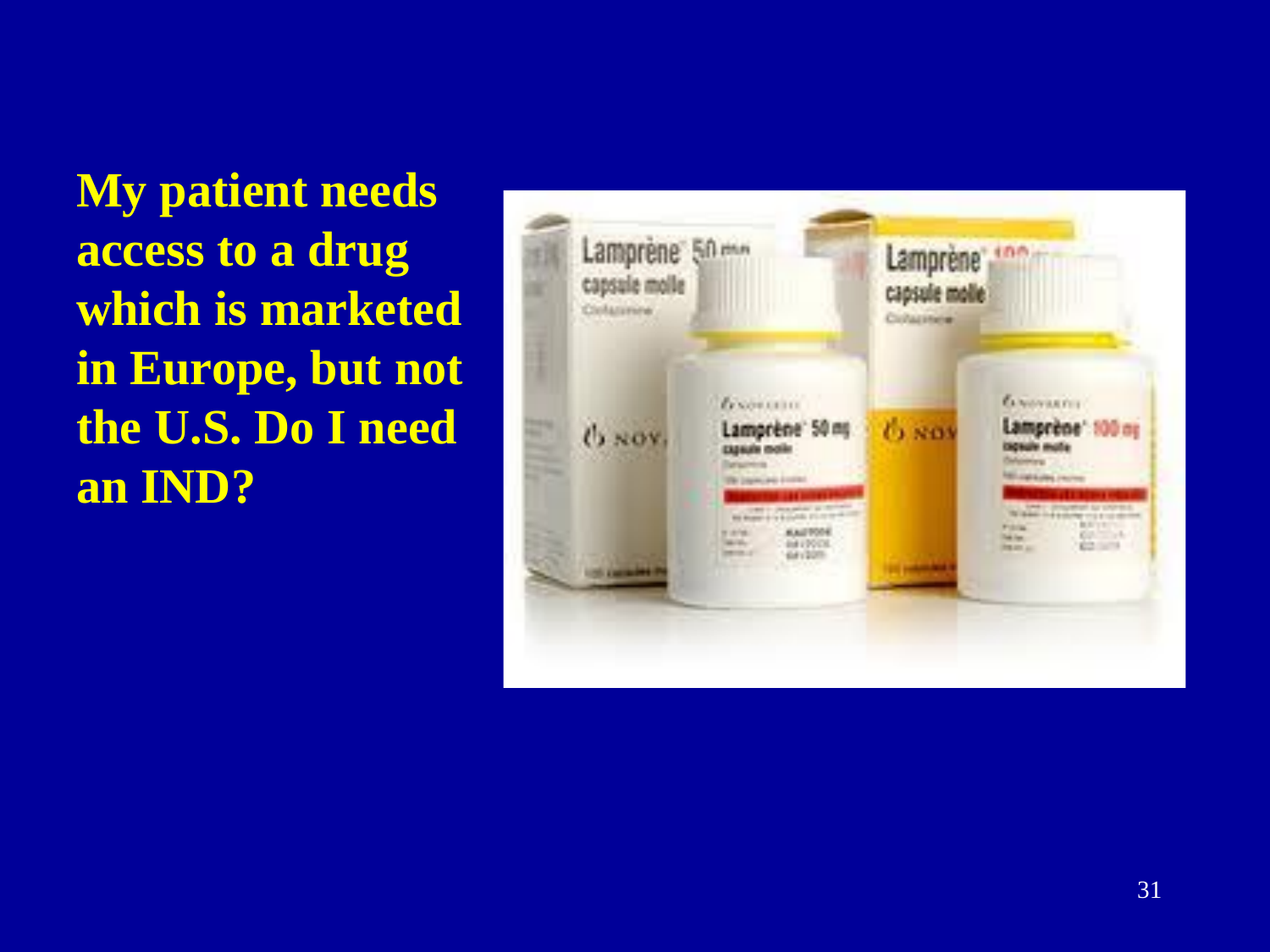**Expanded Access to Investigational Drugs for Treatment Use 21 CFR 312 Subpart I**

- Individual patients, including for emergency use
- Intermediate-size patient populations
- Treatment IND or treatment protocol

### Procedure

- Contact IRB Chair, **HRPO**
- Contact FDA (855) 543-3784, or (301) 796-3400

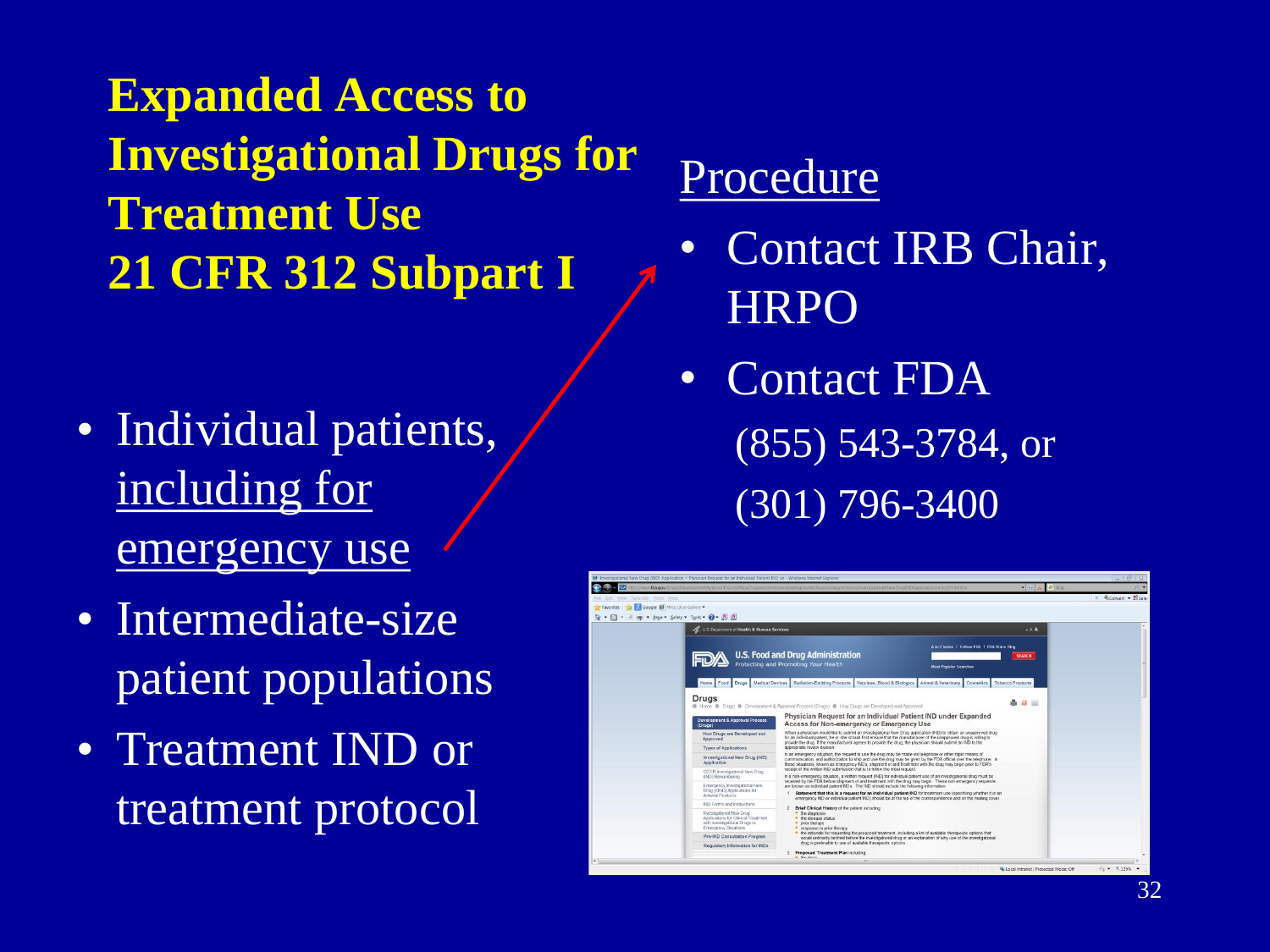### **What do the initials ICH and GCP stand for?**

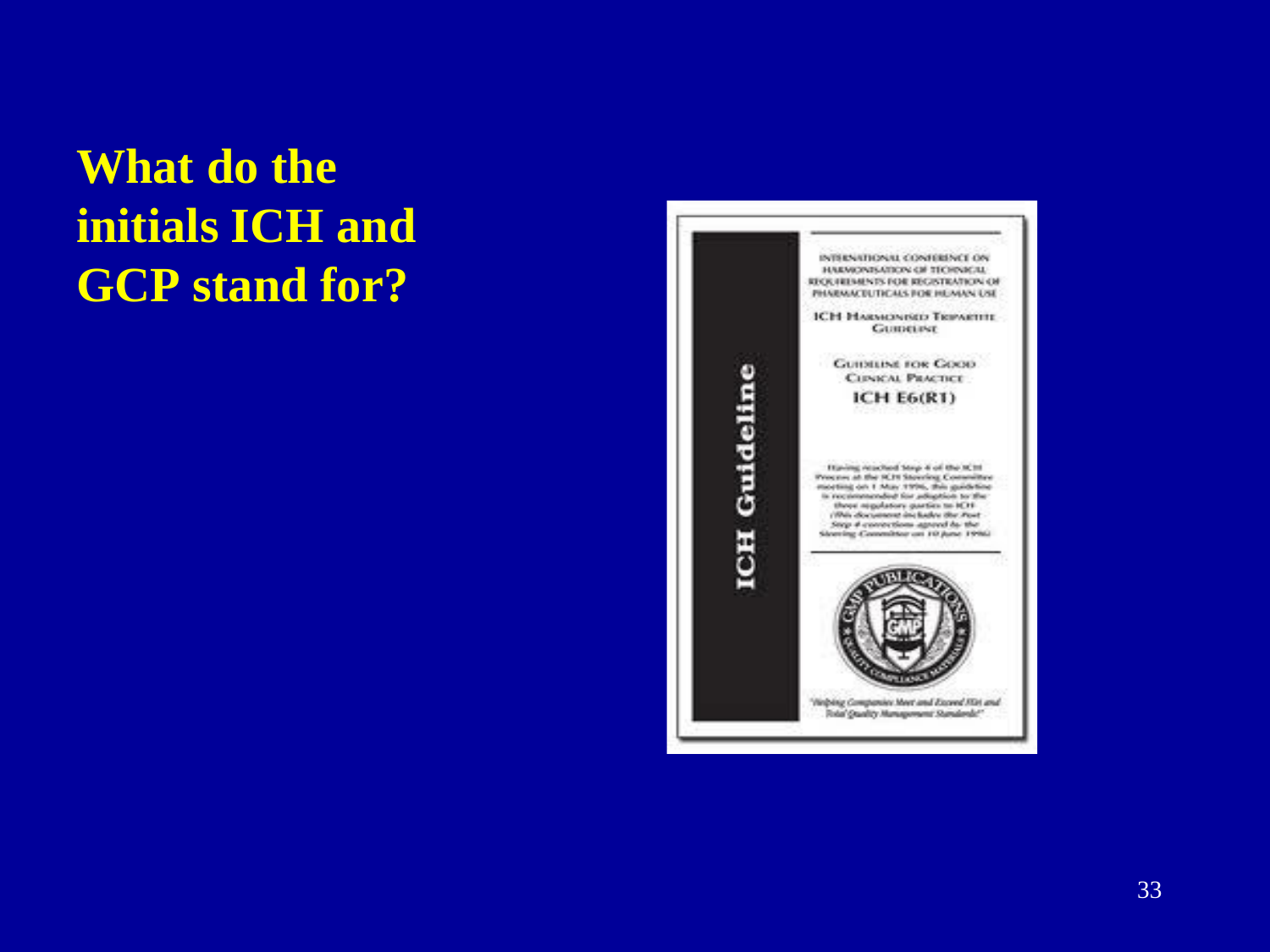## The International Conference on Harmonization

- Originally met April 1990
- Attendees from the European Union (EU), Japan, and the United States
	- Regulatory/government authorities
	- Industry
- Ongoing meetings and updates of 'ICH Guidelines'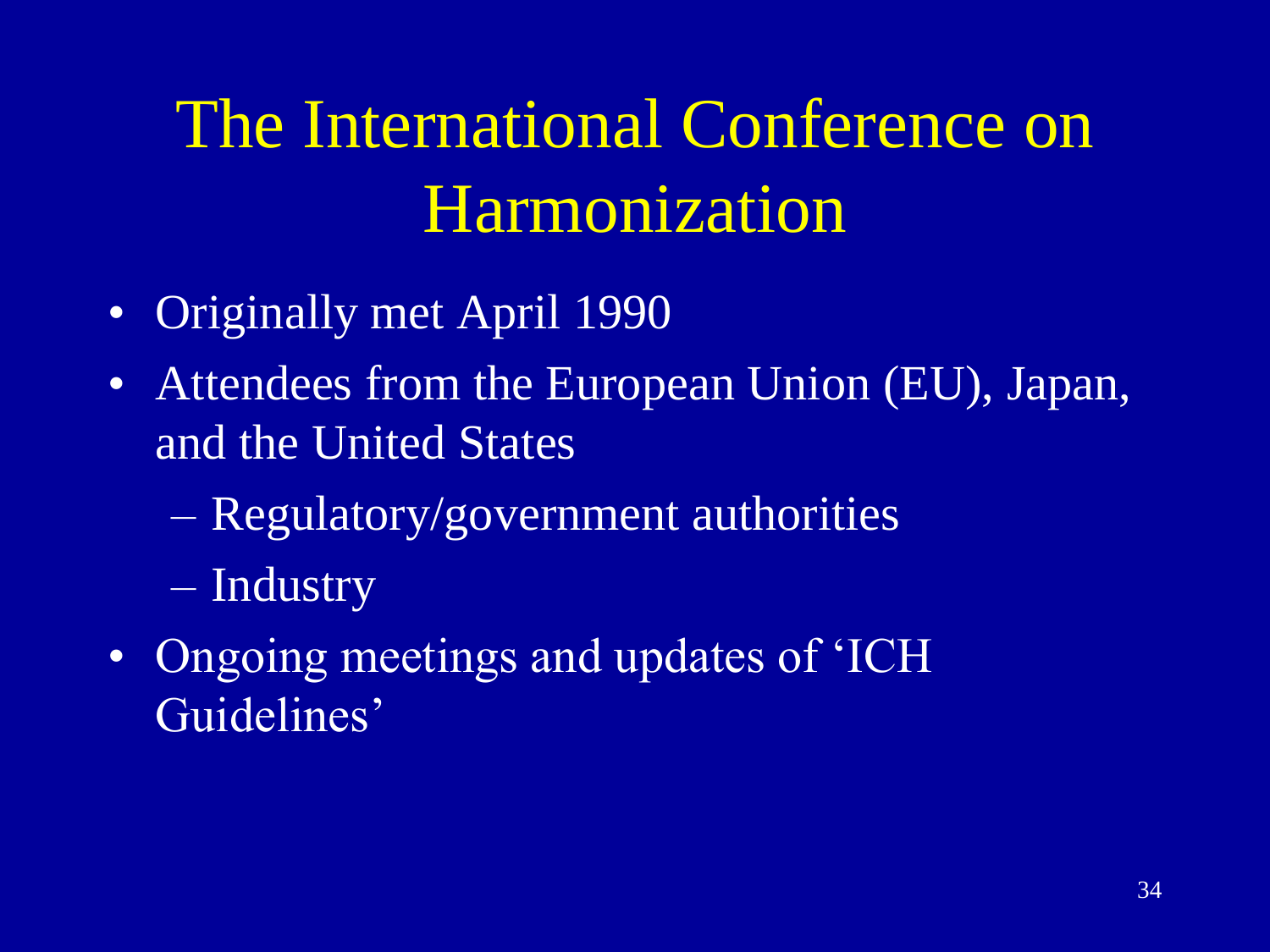## ICH Guidelines Adoption in the United States

- International Conference on Harmonization (international standards) (ICH) major sections published in the *Federal Register* representing FDA 'current thinking')
	- Section E2A, Guideline on Clinical Safety Data Management published *Federal Register* March 1, 1995
	- Section E6, Good Clinical Practice: Consolidated Guideline published *Federal Register* May 9, 1997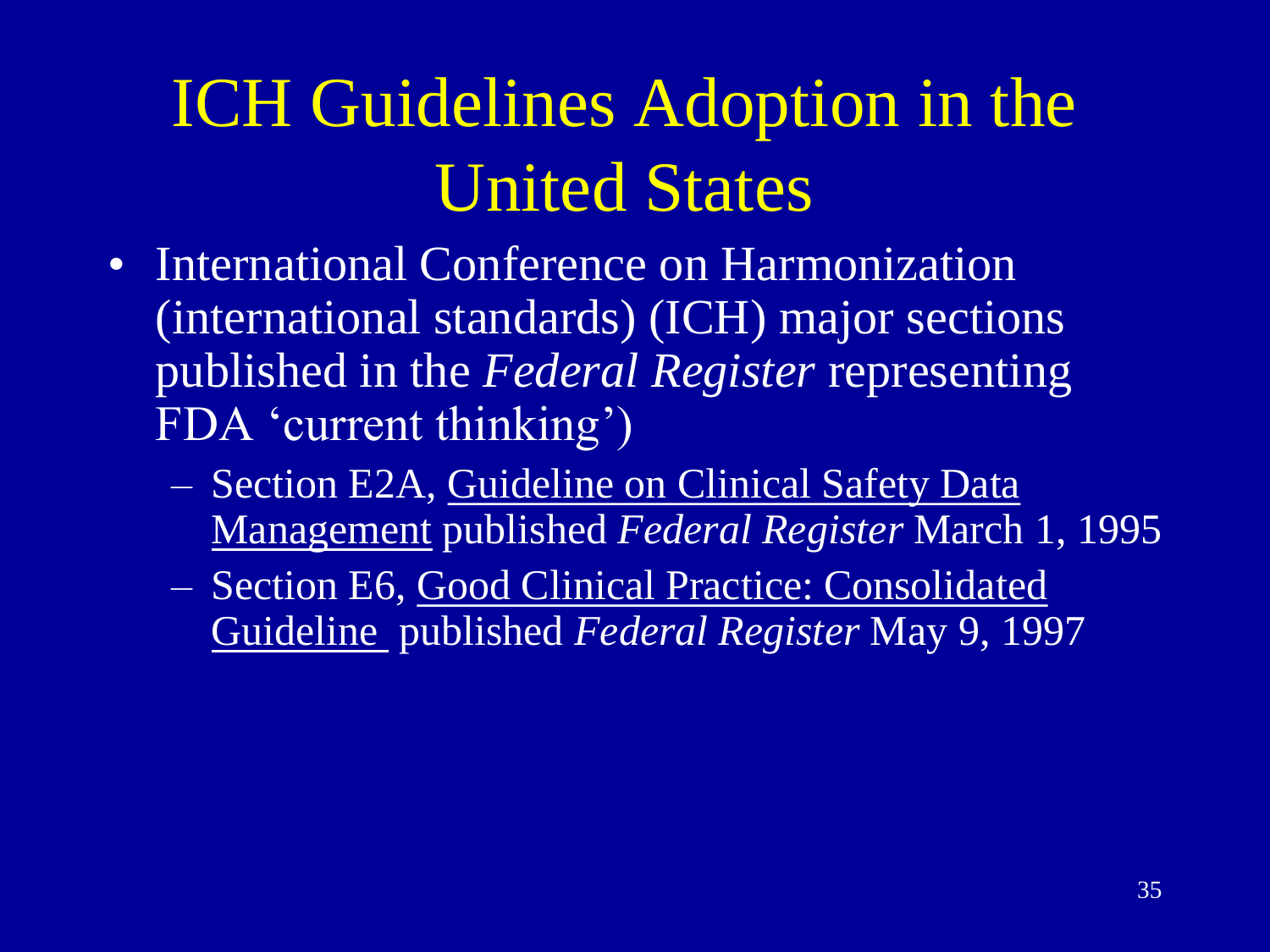# Good Clinical (research) Practices (GCPs)

- "International ethical and scientific quality standards for designing, conducting, recording, and reporting trials that involve the participation of human subjects."
- Read More:

http://www.fda.gov/downloads/Drugs/GuidanceCom plianceRegulatoryInformation/Guidances/UCM07 3122.pdf